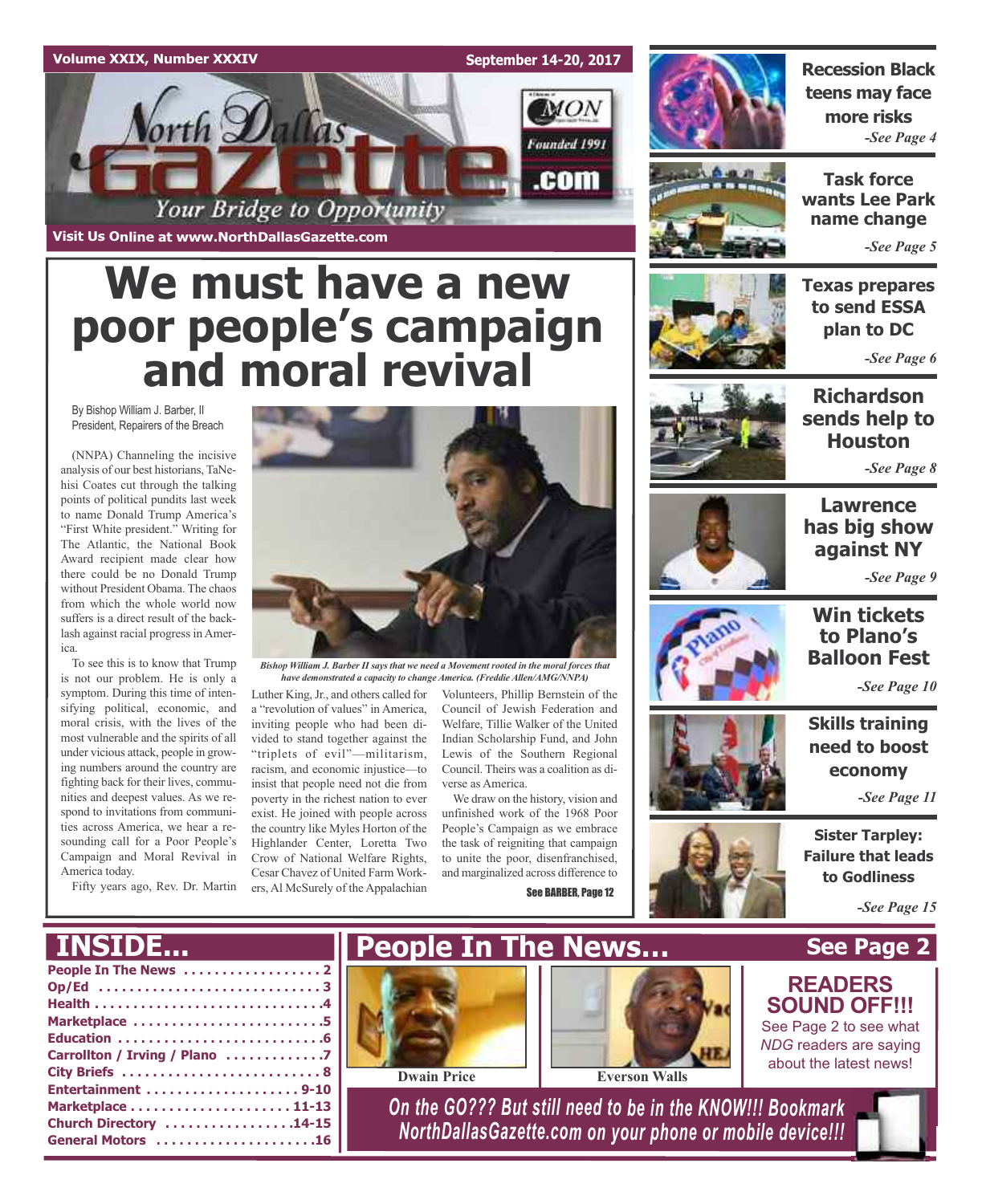#### **People in the News www.NorthDallasGazette.com**

## **Dwain Price**

By Ruth Ferguson *NDG* Editor

Are you ready for some football?

*The North Dallas Gazette* is delighted to welcome Dwain Price to the team as our Sports Special Contributor – and he for one is ready for some football. Each week, Price will provide insight on the state of the 2017 Dallas Cowboys in their march to the Super Bowl in Atlanta next February.

In his first column for *NDG* this week, Price provided the latest news at the time on the "will he or won't



he play" waiting game regarding the status Ezekiel Elliott in his fight with NFL league's decision to suspend him for six games. After spending the afternoon at The Star, the home of the Dallas Cowboys in Frisco, a

## **Everson Walls**

Grambling State University (GSU) will host the 2nd Annual Eddie G. Robinson Sr. Leadership Lecture Series convocation on Nov. 14 at 11 a.m. in the T.H. Harris Auditorium. The speaker will be former Dallas Cowboys, New York Giants and Cleveland Browns NFL star Everson Walls.

Walls is a former GSU football player who played during Coach Robinson's tenure. While at Grambling State, Walls was selected to the Kodak 1AA All-American team as well as the Black College All-American team. During his senior



year, he led the nation in interceptions. Walls credits Coach Robinson for helping him mature as a human being. After leaving Grambling State, Walls went on to play professionally as a defensive back in the NFL for

the Dallas Cowboys, New York Giants, and the Cleveland Browns. He was a fourtime Pro Bowl selection and won a Super Bowl while with the Giants.

Price is a native Texan, born and raised in Silsbee before graduating from Texas Lutheran College. He has been blessed to be a sportswriter his entire career which began in 1975. Following an internship with

late decision was announced about game one. Then on Friday, a court issued a temporary injunction prohibiting implementation of Elliot's suspension. Most believe this means he will be able to play the entire season while the matter winds its way through the courts. You can read Price's column here to find out how Dak Prescott feels going into his second year at the helm of Amer-

ica's Team.

The Robinson Leadership Lecture Series seeks to promote and extend the legacy of Coach Robinson, whose accomplishments symbolize the true essence of leadership. Robinson spent 55 years as head football coach at Grambling State University, starting in 1941 when he was hired by college president and head baseball coach Ralph Waldo Emerson Jones.

The theme for the convocation is "The Legacy Conthe *Beaumont Enterprise* in Beaumont, Texas, Price landed his first professional writing job there following college graduation.

He came to Dallas and worked for the *Dallas Times Herald* for nearly two years until the day Dallas' other daily newspaper shut down in 1991. From there Price when to work for the *Fort Worth Star-Telegram* on Feb. 10, 1992 until May 15, 2017 when the paper laid off several staff members.

"In my career, I've covered just about every sport imaginable, including basketball, football, baseball, hockey, soccer, golf, tennis, swimming, softball, and track and field. I also have

Tech.

covered numerous Super Bowls, National Basketball Association Finals, NBA All-Star games, the National Hockey League playoffs, the Major League Baseball playoffs and several college bowl games," Price shared. Over the last 27 years, Price has covered the Dallas Mavericks and the NBA for 23 years. The other four years his assignments included the Dallas Cowboys and the sports programs at Baylor University and Texas

When asked about his favorite interviews over the last four decades, Price referenced the opportunity to interview NBA legends Michael Jordan, Larry Bird,

Julius "Dr. J" Erving, and Magic Johnson as well as legendary Olympian Wilma Rudolph.

In addition to covering the Dallas Cowboys for *NDG*, Price is also a writer for the Dallas Mavericks and the co-chair of the Dallas chapter of the Pro Basketball Writers of America.

*NDG* **Staff's 2017 Dallas Cowboy Predictions**

**• 13-3 Dwain Price** Sports Special Contributor **• 13-3 David Wilfong** Designer and Writer **• 13-3 Anna Wilson** *NDG* Marketing **• 12-4 Ruth Ferguson** *NDG* Editor **• 10-6 Joe Farkus** Contributing Writer

year (his senior year) and

tinues: Achieving Success beyond the Football Field."

"Coach Robinson and Mrs. (Doris) Robinson represent the essence of what it means to be a Gramblinite – commitment, devotion, and leadership," said GSU President Rick Gallot. "We are grateful for the support of our sponsor, The Heritage Group, who had the insight and vision to continue the legacy of Coach Eddie Robinson through this leadership lecture series." Bob Cunningham, presi-

dent of The Heritage Group, a higher education and management consulting firm in Bossier City, Louisiana, said the company is happy to acknowledge Robinson and to support GSU by supporting the series. "In creating this lecture series, co-founder Dr. Raymond Hicks and I wanted to create a mechanism to extend the legacy of a man who was the 'face' of the university for many years and keep his legacy alive for future generations."

The inaugural event was held last year and the speaker was James "Shack" Harris, a former GSU and NFL quarterback who also played under Coach Robinson.

Walls became a starter at Berkner High School where he played football for one

led the division in interceptions. After graduating high school in 1977, and due to his impressive record on the field, Walls was offered, and accepted, a football scholarship to Grambling State, where he excelled in all positions. Walls gives credit to Coach Eddie Robinson for helping him mature as a human being. Among Walls list of accomplishments while at Grambling State, he was selected for the Kodak 1AA All-American team; the Black College All-American team; and during his college senior year, he led the nation in intercep-

## **NDG Readers Sound Off...**

## **Ed NDG Senior Columnist: Dallas Lose Your Plantation Mentality and Remove Confederate Symbols**

Gray, It's no time for half-measures. Non-PC statues of dead Confederate soldiers? Wrongly-titled street signs? New park names? These are play things – trivial matters. How about examining the man behind the city's name.

Dallas the City is named after George Mifflin Dallas the man, 11th VP of the United States.

He supported the Fugitive Slave Acts of 1793

(after the fact, since he was only 1-yr old in 1793), and the 1850 version – when he was deep into antebellum politics.

Re. the Act of 1850 he said, "'I say that this [1850] fugitive slave law, in its substance, in its details, in all its features and all its provisions is in perfect harmony with the Constitution of our country."

He believed the US Constitution gave every state the right to decide for itself it would be free or slave, and that would only change when the Constitution was amended.

He supported the Dred Scott decision and sharply criticized the two SCO-TUS Judges who wrote the dissenting opinions.

As US Minister to the Court of St. James, he was seen by some Brit statesmen (they were all men) as representing American slavery when he negotiated a treaty that meant that the British Navy would no long stop, search and seize US flagged ships that carried slaves.

In his diary entry for July 24, 1860 he wrote: ""[M]y individual opinion as to the races being unequal in intellect is strong,

but the point has never been studied, and could not be handled in the slightest manner without exhibiting weakness."

He essentially called Harriett Beecher Stowe (author of "Uncle Tom's Cabin") a traitor worse than Burr and Arnold.

The City of Dallas is named after Dallas this man, VP under POTUS James K. Polk – according to the United States Senate (where he once served) and the April 19, 1925, edition of *The Dallas Morning News*, just to

See COMMENTS, page 3



**Not Ce rtified by the Te x a s Boa rd of Lega l Spe c ia l i za tion** ¥ If you qualify. \*Fees quoted above are minimum down payment needed to begin processing your case.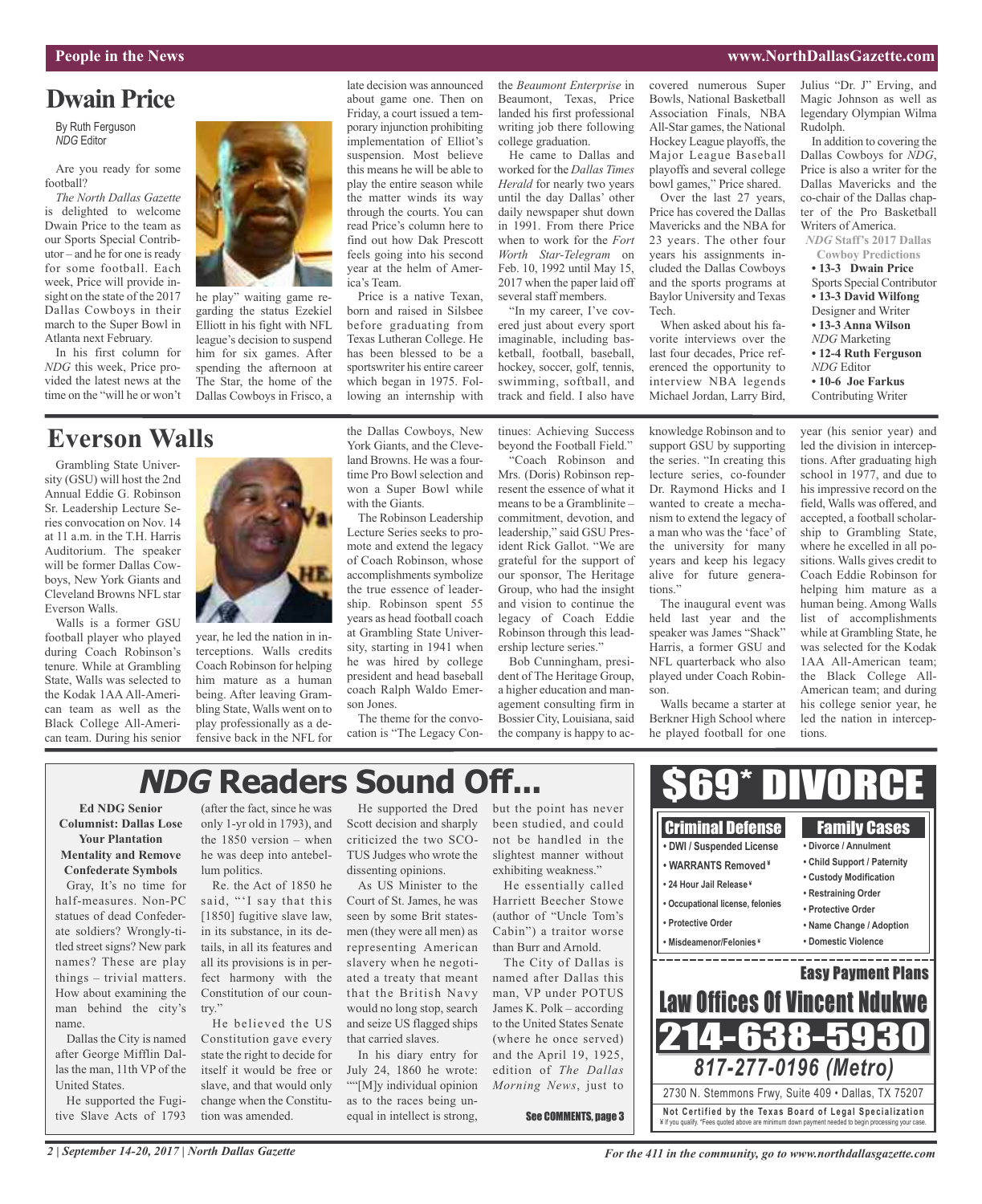#### **www.NorthDallasGazette.com Op-Ed**



## strictions on the program **Militarizing Police Under a Cloak of Secrecy**

and established reporting, oversight and training requirements for law enforcement agencies requesting the military equipment. The Obama-era order prohibited weapons like bayonets and grenade-launchers from being transferred to local law enforcement. Reversing the ban, the Trump order places weapons designed to be used by soldiers on battlefields in the hands of police, opening the door to intimidation and abuse of civilians which could result in a chilling effect on public

dissent and protest.

At the same time, abuses will be harder to detect. The President's executive order will scrap minimal transparency requirements that had applied to the already secretive program, leaving the public in the dark about dangerous weaponry flowing into their communities. It took a strategic campaign by journalists and open government advocates to pry information from the Penta-

By Lisa Rosenberg

In a move that will further militarize police departments across the country while decreasing accountability, the President issued an executive order that strips away limits on weapons of war that the Defense Department can hand over to state and local police forces. The President's order expands an existing Pentagon program that authorizes the transfer of militarygrade tactical weapons, surveillance equipment and vehicles to civilian police departments, eliminating restrictions on the types of weapons that can be transferred and vastly reducing oversight of the program.

The weapons program became notorious when police fitted with battle gear were photographed pointing assault weapons at protesters in the streets of Ferguson, Missouri. After the images went viral, then-President Barack Obama issued an executive order that placed re-

#### mention two sources. And the City Council is focused on statues? Really? Sumter. **COMMENTS,** continued from Page <sup>2</sup>

*-- L. D. Cary* **Dallas Confederate**

**Monument Task Force recommends renaming Lee Park** The American Civil War began on April 12-14, 1861 with the Battle of Fort In the following year, 53

battles were fought in 12 different states. The most significant battle occurred on April 6-7, 1862 – the Battle of Shiloh in Tennessee.



gon and local police departments to get basic figures on the amount and type of equipment that local police and sheriffs received, exposing just how prevalent the program is across the country. Now, even those minimal accountability measures have been stripped away.

Contrary to the administration's claims that the program will make us safer, expanding the weapons transfers while reducing accountability exacerbates the threat to public safety. Just last month, a government watchdog agency released a shocking assessment of the Pentagon program, exposing how easy it is for military weapons to fall into the wrong hands. Posing as a fake law enforcement agency, investigators requested and received over a million dollars in rifles, pipe bomb equipment, and night vision goggles after the Defense Department failed to verify the identity of individuals receiving the equipment. By expanding the program and decreasing safeguards to prevent abuse, the President increases the likelihood that dangerous weapons could fall into the hands of individuals who intend to do us harm.

It now falls to Congress to push back against the creeping authoritarianism evidenced by the President's decision to further militarize law enforcement while shackling oversight. To preempt this administration's misguided actions, Congress must, at a minimum, assert its oversight authority and put in place requirements to ensure that if any transfers are permitted, they are subject to transparency mandates and that the Pentagon and police departments remain accountable to the public.

*Lisa Rosenberg is the Executive Director of Open The Government, a nonpartisan coalition advancing transparency for accountability. Editorial provided by American Forum.*

Those who state or imply that the war was fought to free the slaves have an indisputable fact of history with which to contend.

It wasn't until April 16, 1862, after a year of soldiers dead, wounded and missing on both sides, including the bloody Battle of Shiloh, that President Abraham Lincoln signed into law legislation (passed by the House on April 3, 1862) entitled: "An Act for the release for the release of certain persons held to service or labor in the District of Columbia."

It freed about 3,000 women, men and children who were enslaved in 1862 until a year after the war began. (AKA: The DC Compensated Emancipation Act)

So, for the first full year of the war, for what aim were Union soldiers fighting? To end slavery? *John / Flickr*

*-- L. D. Cary*

## **Confusion over Dallas City Council vote riddles Mayor's Confederate task force**

The confusion was more than that. Full Marilla meltdown, Pizza Man Puzzle-Ment, task farce befuddle. Its D procrastination, but WHY?

> -- @LarryBrautigam via Twitter

### **Dallas rallies behind DREAMers at Defend DACA rally**

This is the only country in the world that does this with children of non citizens.

Even Mexico does not grant citizenship to the children of illegal immigrants. Please tell why america is so bad when no else has this policy.

*-- Randy*

**To share your opinion visit NorthDallasGazette.com**

Wim Wind Wien

Vhere & Why

: Take a<br>trip down

**Visit North Dallas Gazette Archives**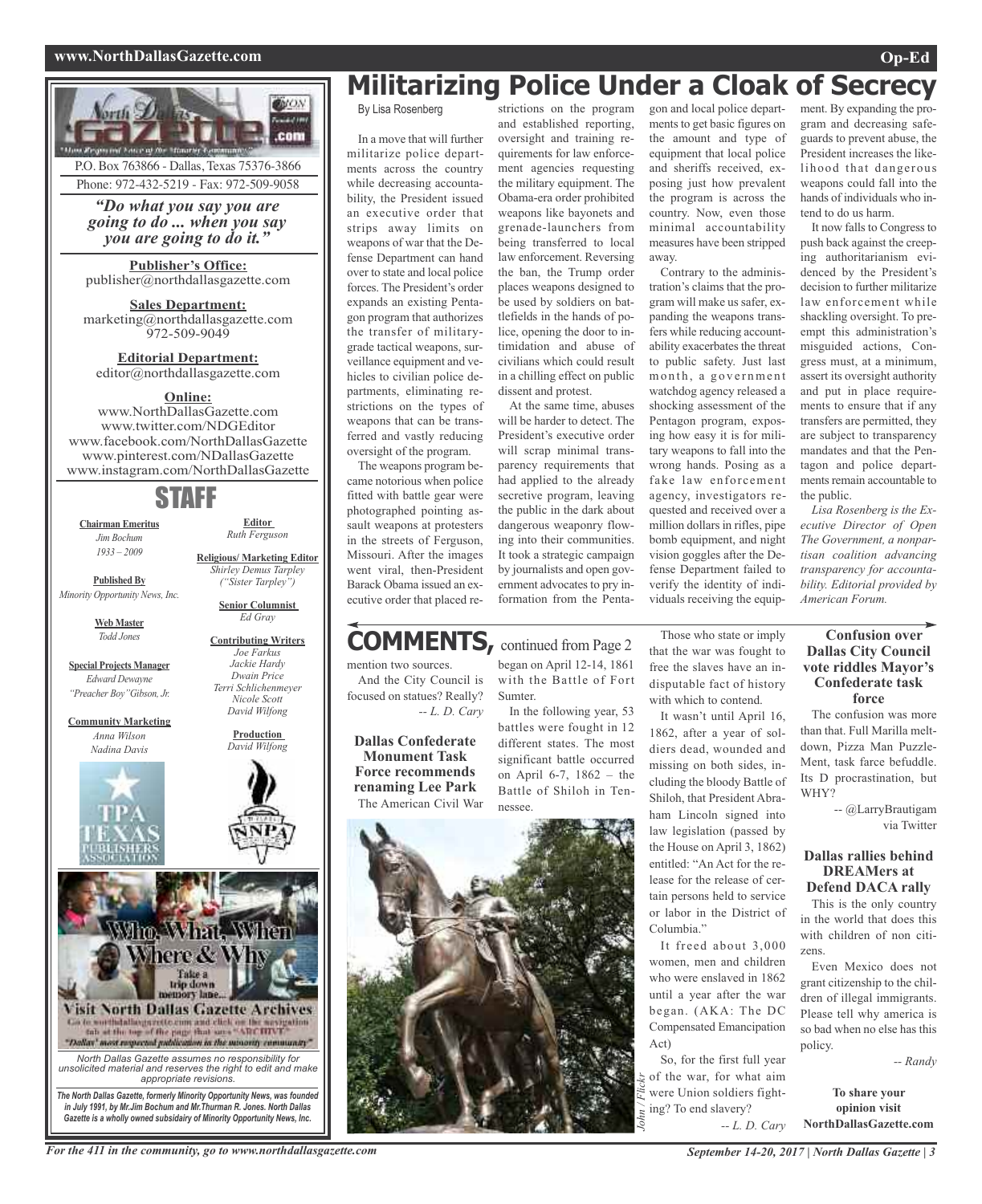## **Black teens from Great Recession may have higher risk for heart disease, diabetes**

*Brother UK / Flickr*

African-American teens who lived through the Great Recession of 2007-2009 may have higher risk of metabolic syndrome, a common cluster of risk factors for heart disease and diabetes, according to new research in Journal of the American Heart Association, the Open Access Journal of the American Heart Association/American Stroke Association.

Researchers studied 328 African-Americans who had experienced the Great Recession of 2007-2009 as 16- and 17-year-olds living in nine rural counties in Georgia with high poverty rates and high rates of death from cardiovascular disease.

From late 2007 to mid-2009, the United States experienced the largest economic recession since the Great Depression of 1929 that lasted through most of the 1930s. Rural African-American communities in the Southeast, already in financially precarious situations, were among the hardest hit, and many have yet to recover the lost jobs, social services and wealth.

The study determined whether these teens developed a cluster of risk factors that raise the risk of heart attack, stroke and diabetes – known as metabolic syndrome by age 25. Metabolic



syndrome includes a large waistline, high triglyceride (blood fat) levels, low HDL (the "good cholesterol") levels, high blood pressure and high blood sugar when fasting.

"In previous studies, heart attack and stroke rates have gone up in older adults during economic downturns, particularly when the labor market is bad," said Gregory E. Miller, Ph.D., lead study author and professor of psychology and a faculty fellow at Northwestern University's Institute for Policy Research in Evanston, Illinois. "But few, if any, studies have looked at how these same economic forces affect cardiovascular risk in younger people."

Researchers categorized study participants into three different groups based on their family's economic group, and

path from before and after the Great Recession: those whose family incomes were low but stable (Stable Low Income), those whose low family income dropped during the recession (Downward Mobility) and those already living in poverty who became deeply impoverished (Deepening Poverty). A few families experienced upward mobility, but their numbers were too small to draw conclusions.

Then almost a decade later, when the participants were 25-26 years old, they studied rates of metabolic syndrome and found that it differed in the groups. Metabolic syndrome was diagnosed in:

• 10.4 percent of those in the Stable Low-Income group,

• 21.8 percent of those in the Downward Mobility

• 27.5 percent in the Deeping Poverty group.

Researchers said although metabolic syndrome is defined somewhat differently by medical groups, study results remained consistent across three definitions.

The study was not designed to determine why metabolic syndrome was higher in some groups than others, but authors speculate that the more a family's financial situation deteriorated, the less likely the teenagers were to eat healthy and exercise. Authors also believe stress played a role in the findings.

Researchers said they were surprised that the percentage of metabolic syndrome among the Stable Low-Income group was so low.

Nationally, they wrote, about 18 percent of 20- to 29-year-olds are estimated to have metabolic syndrome. They noted that even those in the Downward Mobility group were only slightly more likely to have metabolic syndrome than the national average.

"It may be that there were 'protective resources' that these teenagers drew upon that insulated them from the larger economic forces," Miller said. "Strong family relationships, community ties through churches and

schools are a real strength that may have offset some of the risk that came with the Great Recession."

He added that pediatricians and primary care providers may have helped. "They may have looked at the broader social situations and said to their patients, 'You've had this great stressor in your life, so now's the time to take stock of our lifestyle and make sure you're eating well and exercising regularly.'"

Study limitations include the fact that participants were not tested for metabolic syndrome before the Great Recession, and study findings may not be generalizable to teenagers living elsewhere who made the transition to adulthood during the same time.

*Co-authors are Edith Chen, Ph.D.; Tianyi Yu, Ph.D.; and Gene H. Brody, Ph.D. Author disclosures are on the manuscript.*

*The National Institute of Child Health and Human Development, the National Heart, Lung, and Blood Institute and the National Institute on Drug Abuse supported the study.*



## **Meetings scheduled to discuss Cotton Belt Regional Rail Corridor**

You are invited to attend Plano. a community open house to review the progress of the Cotton Belt Regional Rail Corridor Project. DART, in cooperation with the Federal Transit Administration (FTA), the Federal Railroad Administration (FRA), and the Federal Aviation Administration (FAA), is preparing an Environmental Impact Statement (EIS) to assess the impacts and bene ts of passenger rail service on the 26-mile long Cotton Belt Corridor from DFW International Airport to

Open house displays will include:

• Updated alignment drawings and station layout; • Results of Traffic/Grade

Separation Analysis; and

• Identification of existing conditions along the corridor including, parks, cultural resources, land uses, etc.

This series of open house meetings will focus on existing conditions along the corridor and information learned in the data collection phase of the project. Future public meetings will focus on corridor impacts and mitigation. **Monday, Sept. 18, 6:30 p.m.**

DeWitt Perry Middle School Cafeteria 1709 East Belt Line Road in Carrollton (Parking and entrance off Warner Street)

**Wednesday, Sept. 20, 6:30 p.m.**

Richardson Civic Center at 411 West Arapaho Road in Richardson

**Monday, Sept. 25, 7 p.m.** Parkhill Junior High School Cafeteria at 16500 Shady Bank Drive in Dallas Introducing a new way to meet, work & play! The Economic Empowerment Center is the perfect place

for your next trade show, conference or private party!



Contact us at 214-540-6932 or

leasing@transformanceusa.org

Monthly meetings ·Special events ·Trade shows

«Business seminars ·Birthday parties 8. Curicea Tenas

Holday parties -Non-profit compaign kickoffs Charch services

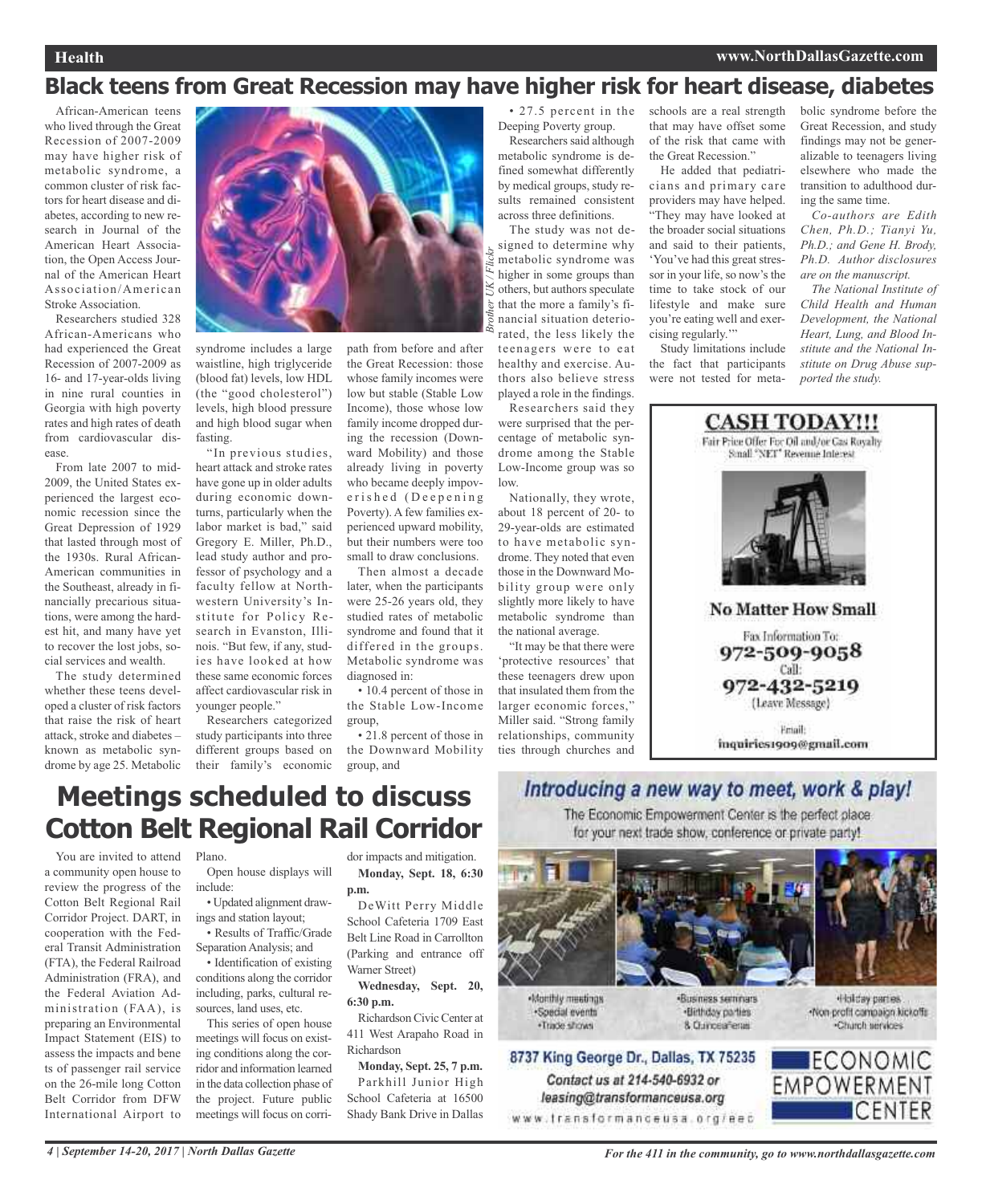## **Confederate Monument Task Force recommends renaming Lee Park**

By Joe Farkus *NDG* Contributing Writer

The Dallas Mayor's Task Force on Confederate Monuments met for their second meeting at City Hall Thursday, Sept. 7 – the first of two meetings open to public comment. The meeting was sparsely attended by members of the public, with less than a dozen people speaking to the task force on the subject – both for and against removing Confederate statues and renaming streets and parks named after Confederate soldiers.

"Does moving a statue really eradicate racism?" one woman asked the members of the task force during the portion open to public comment. "I don't think so, because I don't think there's a shred of evidence that Robert E. Lee was a racist," she added.

The Office of Cultural Affairs – which presented the historical circumstances surrounding the erection of specific Confederate monuments to the task force – later appeared to rebuff the speaker's claim, stating there was a "mythology" that emerged after the Civil War regarding Lee's life. The Cultural Affairs spokesperson went on to dispute the claim Lee never owned slaves and that his writings never expressed his views on race, citing an Atlantic Monthly article for supporting evidence.

The speaker went on to allege that no body of government is charged with "moral authority", questioning the basis for the task force's mission.

"We are not here to destroy history," Chair Frances Waters later stated in an attempt to clarify and restate the task force's purpose. "We are deciding what historical monuments need to remain in the public square, which need to be moved someplace else, and what to do with them"

The clarification proved to be effective, as the task force held its first two votes on its recommendations – with a vote to rename Lee Park (allowing the name of the park to revert back to its original name – Oak Lawn Park) and a vote in favor of renaming the Confederate Cemetery in South Dallas.

There was also some concern expressed over the Dallas City Council's Sept. 6 vote to immediately remove the Robert E. Lee statue in Lee Park; a task that – as



soldiers. *The Dallas Confederate Monument Task Force held their second meeting on Sept. 7. (City of Dallas)*

of Friday – has yet to be completed despite a judge lifting the temporary injunction which halted progress on removing the statute on Wednesday afternoon.

"That was not the right way to do business," said task force member Bryce Weigand. "The crane was out there right after the vote was taken. That's not a

democracy; it is not a way to do business."

The next task force meeting on Friday, Sept. 15 will review possible options for where to store the Lee statue once it is successfully removed as well as decisions regarding the renaming of streets named after Confederate

# THE FUTURE LOOKS

This year's McDonald's<sup>6</sup> 365 Black<sup>®</sup> honorees are a living testament to the power of inspiration. With every personal victory, they've used their success to lift their community to new heights. To learn more about the achievements and contributions of this group of extraordinary women, visit 365Black.com

 $M$ 36 BLACK POWER OF<br>INSPIRATION

FROM LEFT TO RIGHT: Chasity Hale, Sanya Richards Ross. Margaret "Marty" Gillis, Valeisha Butterfield-Jones, Tichina Arnold

C 2017 McDonald's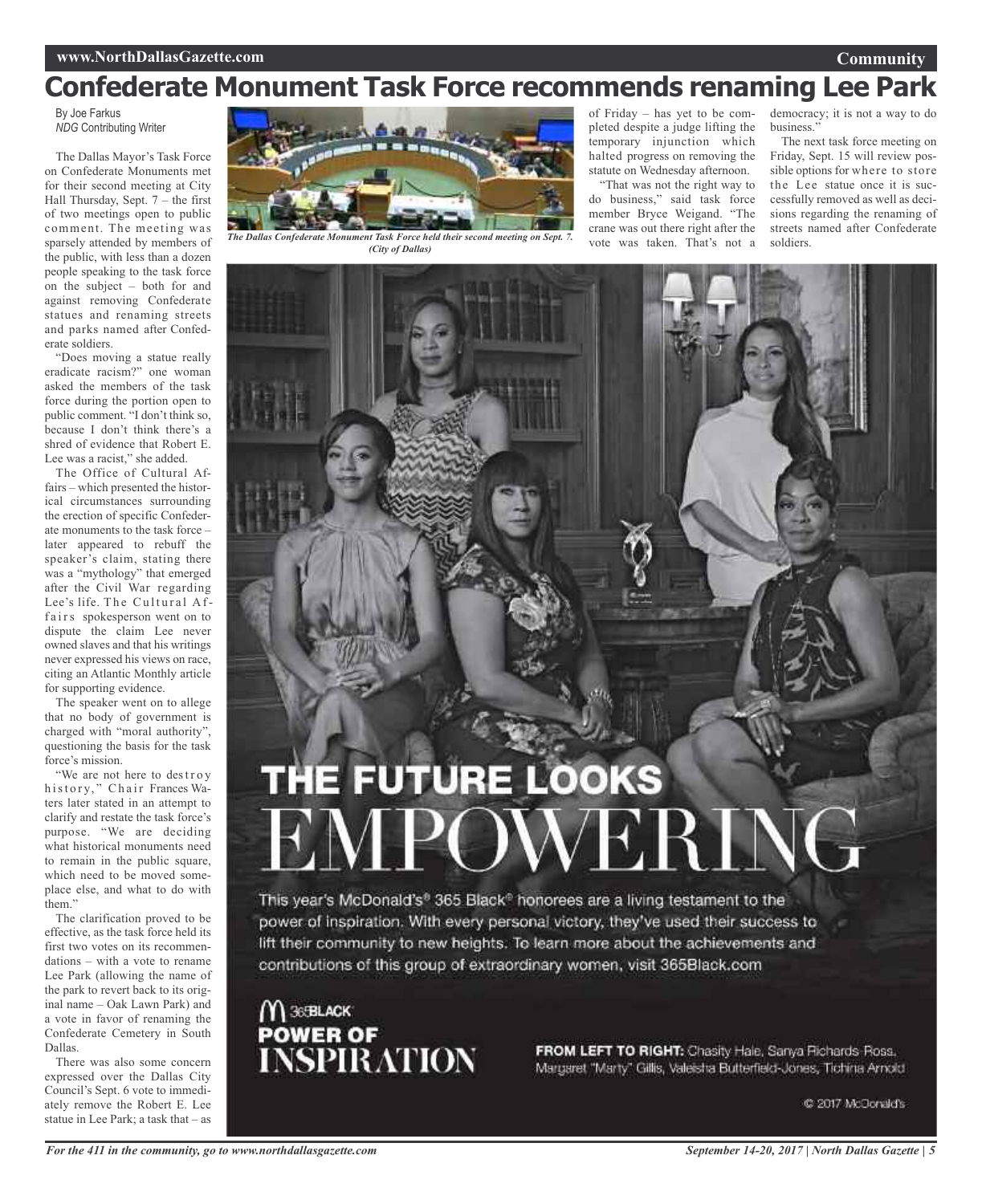# **Texas prepares to submit ESSA plan to Washington**

*Dept. of*

By Joe Farkus *NDG* Contributing Writer

The State of Texas is aiming to turn over its state plan for meeting Every Student Succeeds Act (ESSA) standards and requirements by the Sept. 18 deadline set by the Department of Education (DOE). ESSA – a program signed into law by President Barack Obama in 2015 after Congress failed to seek reauthorization of No Child Left Behind (NCLB) – was designed to give more control over the implementation of educa-



tion policy to states while maintaining many of the standards and requirements introduced by NCLB.

Under the program, states must submit plans to improve student performance, develop consequences for poor-performing schools, and increase college-preparedness. Despite the Trump administration's actions in March rolling back requirements for training new teachers and other rules outlined under ESSA, Education Secretary Betsy DeVos has encouraged

states to "continue their work" in developing state plans. *Education / Flickr*

The Texas Education Agency (TEA) released its draft ESSA plan on July 31 after more than 18 months of taking part in statewide stakeholder meetings and meeting with teachers, school board members, and parents. The draft plan is a product of those meetings.

"Since taking office last year, I have focused on developing systems within our agency that support ESSA implementation through an establish TEA Strategic

Plan," said TEA Commissioner Mike Morath in an official statement on Aug. 9.

> Morath went on to point to TEA's four strategic priorities: recruiting and retaining teachers and principals, building a foundation of reading and math, connecting high school to career and college, and improving low-performing schools. The new policy framework proposed in the draft plan focuses on restructuring the certification framework, crafting new interventions for low-performing campuses, and cre

ating a robust network of support for vulnerable student populations.

Other states have already submitted their plans to DOE, with states like Maine and Vermont already receiving federal approval while Delaware, Nevada, and New Mexico have been instructed by the Trump administration to make changes to their existing plans in order to be approved. If approved by DOE, all state plans for new accountability systems will be fully implemented by August 2018.

## **DeSoto ISD plans Female Leadership Forum, aims to empower girls through STEM**

DeSoto Independent School District will host the Female Leadership Forum from 8 a.m. to 2 p.m. Saturday, Oct. 21 at DeSoto High School for young ladies in grades 5-12.

The event invites girls in the DeSoto and the surrounding communities to

participate in a day of encouragement and empowerment. This event will inspire young ladies to envision their potential through exposure to real women in STEM-related fields.

"In DeSoto ISD, we believe each and every student is entitled to experiences ership looks like from the

that empower them to be their absolute best. The Female Leadership Forum engages not only our students but our community and surrounding neighbors. Any girl who wants to understand what STEM-focused careers look like, what lead-

## **Dallas Can Academy 1998 alumna 'Writes Off the Car Not the Kid'**

Fifteen years after receiving her diploma from Dallas Can Academy, Latonya Smith was able to donate a car to the program that changed her life. Smith graduated from Dallas Can Academy in 1998 and made a promise to herself that one day she would give back to the school that placed her on the path to success.

Smith dropped out of the high school she had been attending in ninth grade after becoming pregnant with her son. In 1998 Texans Can Academy was offering a General Education Development (GED) program where students could enroll in classes to prepare for the GED test. Texans CanAcademies now only offers a full curriculum to graduate students with a State of Texas high school diploma.

Smith never believed that she would be able to finish high school, however she finally decided she needed an education and wanted to graduate in the same year as her previous classmates. She enrolled at Dallas Can and, with the help and encouragement of her teachers, she worked very hard to earn her **GED** 

"After receiving my GED, I wanted so badly to one day become the woman that was able to donate a car to Texans Can Academies," said Latonya Smith. "The idea of being able to own a car, let alone donate one, was so farfetched to 19 year-old me. But I wanted to give back."

Smith went on to graduate from college in 2002 and since graduation has been employed as a respiratory therapist. She suffered from asthma, but excelled in science, which is why she became a respiratory therapist. Recently, she had a car that she wanted to donate and realized that she was going to be able to call Cars for Kids and once again experience a wish become a reality with the school by donating her car to the nonprofit organization.

"It dawned on me that I could reach my dream and donate the car to help the program that did so much to help me," said Smith. "I finally became the woman that could donate a car. I called Cars for Kids right away to give back to Texans Can Academies and saw a second dream come true with them."

Cars for Kids offers a turnkey program for donating cars, trucks, motorcycles and heavy equipment – running or not. The nonprofit provides free towing, your car is gone, you receive a tax write-off and you helped teenagers in our community. With the public's donations, more than 4,000 young Texans per year who needed a quality education in classrooms with very low teacher/student ratios. All donations benefit Dallas/Fort Worth/Garland Can Academies' eight tuition-free, open enrollment and public high schools of choice.

female perspective and what it takes to be successful, should attend this event,"

Trustee Sandre Moncriffe, DeSoto ISD Board of Trustees shared.

Presenters and speakers





# RN TO BE GREAT

By 2020, 65 percent of all jobs will require postsecondary education and training beyond high school. The Every Student Succeeds Act (ESSA) requires that acquisition of those higher-order thinking skills be the standard for every student. To learn more about ESSA and how you can get involved, visit www.nnpa.org/essa.

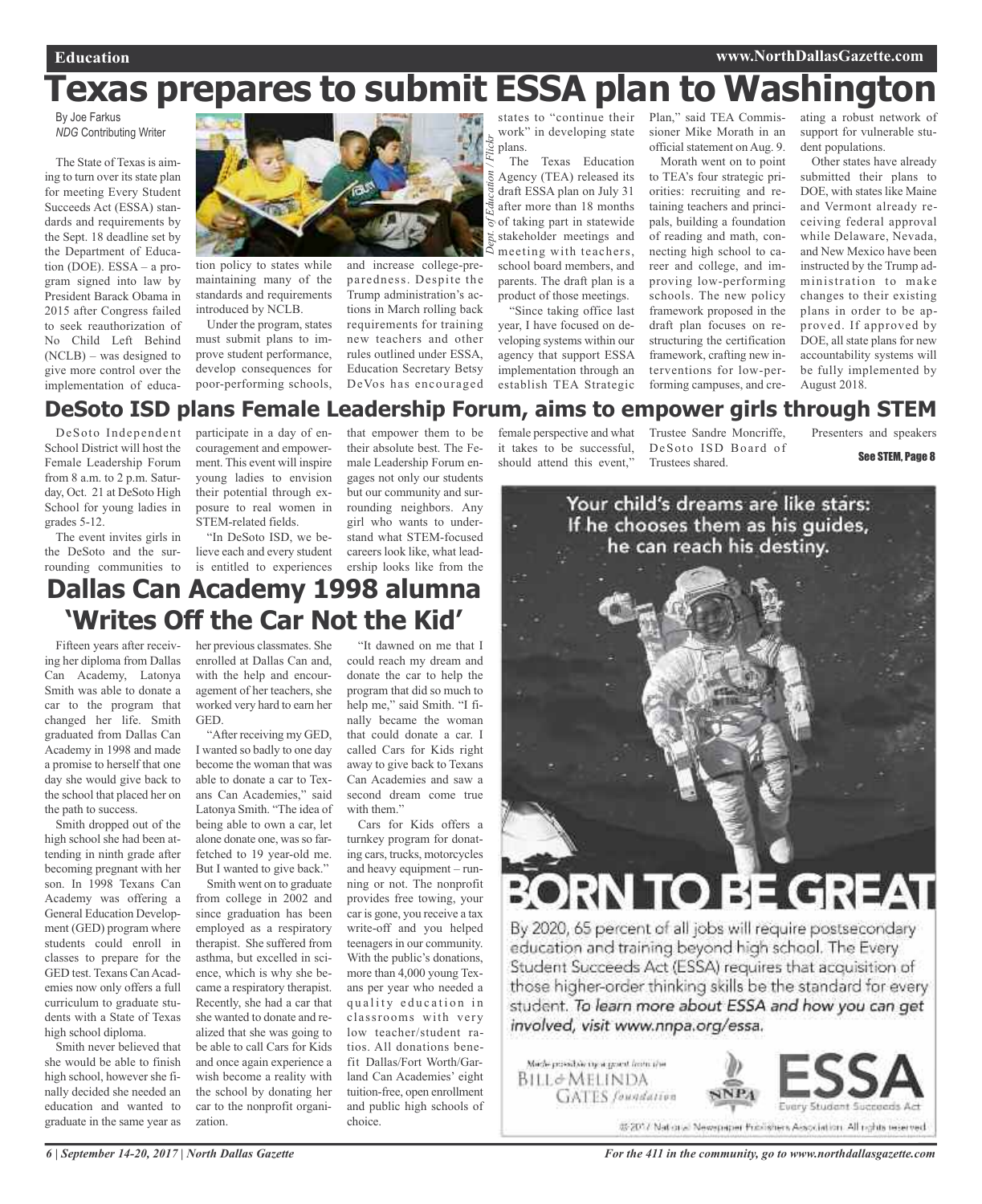**WAWRIGHT WAS SEXUAL SEXUAL SEXUAL SEXUAL SEXUAL SEXUAL SEXUAL SEXUAL SEXUAL SEXUAL SEXUAL SEXUAL SEXUAL SEXUAL SE** 



# **Make home repairs** without breaking your budget.

## **Unsecured Home Improvement Loan**

- · Not tied to home value or equity
- \*Funds immediately available
- . Competitive fixed rate-better than most credit cards · No closing costs

Ready to get started? 972.578.5000 | 800.578.9000 (Toll Free) Hablamos Español - 972-801.5858

LegacyTexas.com





**MOVER FDIC ENDER** Loans subject to enable approved. Terms and conditions subject to change without wati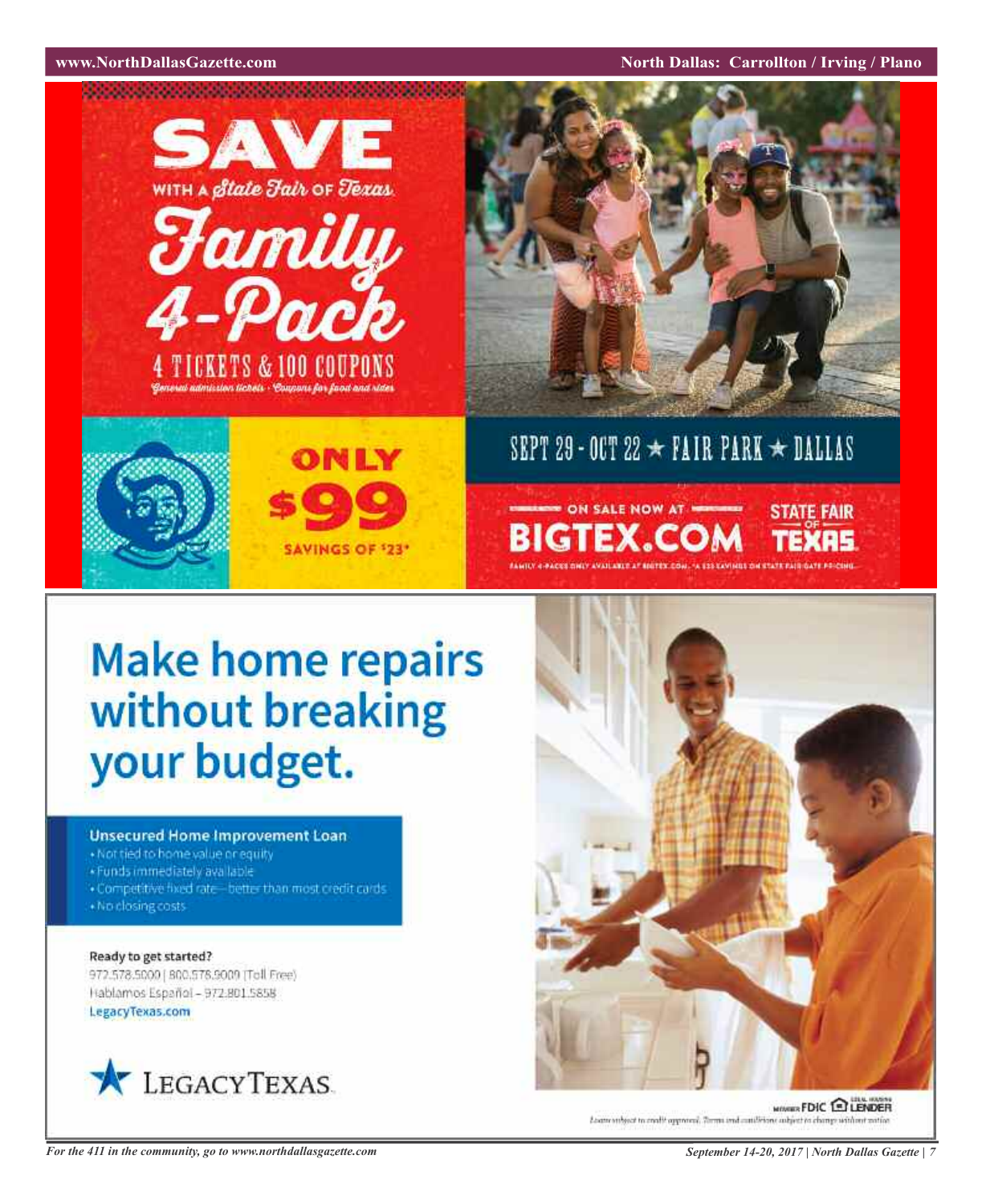## **City Briefs**

#### **CARROLLTON Movies on the Square**

On Saturday, Sept. 30 from 7 p.m. to 9:30 p.m. the city of Carrollton will be hosting Movie on the Square: The Lego Batman Movie at 1106 S. Broadway St. in Carrollton.

Admission to the event is free, but attendees are encouraged to bring blankets, bug spray, and lawn chairs to enhance the movie-viewing experience. For more information, go to http://www.cityofcarrollton.com/Home/Components/Calendar/Event/2790 7/20.

## **DALLAS Get Fit with African Dance**

Klyde Warren Park will host an African Dance with Fihankra Dance & Fitness Studio event on Sunday, Sep. 17 beginning at 11:30 a.m. The Fihankra Dance & Fitness Studio is encouraging participants to bring the whole family to learn and enjoy this unique

style of dance. For more information, go to http://events.dfw.cbslocal.c om/dallas\_tx/events/african -dance-fihankra-dance-fit $n e s s$  -  $s t u d i o$  -/E0 - 001 -073721606-7.

### **FARMERS BRANCH Date Night in the Park**

Farmers Branch is holding Date Night in the Park on Saturday, Sept. 23 beginning at 5:30 p.m. at Farmers Branch Historical Park, 2540 Farmers Branch Lane in Farmers Branch. Live music, dinner, and a movie under the stars will be featured; with DFW's most popular food trucks providing food for sale. The featured movie will be The Big Sick (rated R). For more information, go to https://discoverfarmersbranch.com/ev ents/events-festivals/datenight/.

#### **GARLAND Farmers Market at Firewheel** Firewheel Town Center is

h o sting The Public Farmer's Market on Saturday, Sept. 16 and Sunday, Sept. 17 from 9 a.m. to 4 p.m. at 245 Cedar Sage Dr in Garland.

Participants will experience an assortment of vendors selling a variety of vegetables, produce and other farm-fresh items for sale. For more information, go to http://www.visitgarlandtx.com/events/2017/the -public-farmers-markethosted-by-firewheel-towncenter.

## **McKINNEY OktoberFest**

McKinney's annual Oktoberfest will be held Friday, Sept. 22 through Sunday, Sept. 24 at 111 N. Tennessee St in Historic Downtown McKinney again this year.

The event is a family favorite, offering authentic German music, food and drink, traditional costumes, dancing, children activities and more. While admission to the event is free, some actives require coupons

WKKF will allow ETI to develop and implement a tar(carnival, petting zoo, rock climbing, etc.). For more information, go to https://www.mckinneytexas.org/664/Oktoberfest.

## **RICHARDSON Off-Broadway at the Eisemann**

The Charles W. Eisemann Center will be showcasing Men Are From Mars, Women Are From Venus - Live! on Friday, Sept. 15 starting at 8 p.m.

The Off-Broadway hit comedy is a one-man fusion of theatre and stand-up. Tickets are \$60 and can be purchased at www.esiemanncenter.com.

#### **Richardson pitches in for Harvey recovery**

As floodwaters recede from Hurricane Harvey and the process of recovery begins in Houston and the Gulf Coast, personnel from the Richardson Fire Department (RFD), Police (RPD) and Office of Emergency Management (OEM) have continued to provide assis-



tance with emergency needs, security and service coordination. Six RFD first responders and two RPD officers assisted in Houston this week, and nine RPD officers each day rotated shifts at the Dallas Mega Shelter.

One OEM employee served in Dallas as an EOC

Manager/Plans Section Coordinator through Wednesday and one OEM employee served in Austin at the State Operations Center helping with public works coordination. In addition, the City shared its grantfunded dynamic message board with the City of Dallas.



## **UNT Dallas' Emerging Teacher Institute receives \$525,000 grant from WKKF**

The University of North Texas at Dallas' Emerging Teacher Institute (ETI), has been awarded funding from the W.K. Kellogg Foundation (WKKF) to create solutions designed to alleviate the shortage of bilingual teachers in Dallas.

"Our University and our Emerging Teacher Institute are dedicated to serving the community and there is a crisis in Dallas when it comes to educating our diverse population of young people – we simply do not have enough talented bilingual teacher candidates in North Texas,"

said Dr.John Gasko, Dean of Education for UNT Dallas.

ETI's efforts to address the bilingual teacher shortage will focus on building one of Dallas' highest-quality teacher pipelines—or superhighways—over the next two-years, focusing on service to DISD and other highneed North Texas school districts.

ETI will recruit the very best bilingual education teacher candidates in order to eventually serve two-thirds of Dallas' ongoing shortage of bilingual teachers.

Funding provided by

## **STEM,** continued from Page <sup>6</sup>

include doctors, engineers, scientists and tech-focused career women who will impart leadership, insight and motivation to encourage female leadership and participation in traditionally maledominated STEM disciplines.

The mission of the DeSoto ISD Female Leadership Forum is to give girls a forum where they can engage with like-minded peers and role-models to create opportunities for inspiration, growth and personal development.

"As a mother of two geted recruitment and outreach strategy to begin enrolling exceptional teacher candidates immediately. ETI will partner with local public schools, community colleges, and community-based organizations, in order to pair its marketing efforts with top-rate, on-the-ground, bilingual parent, student, and community liaisons – all focused on creating a "call to teach" among Dallas communities and neighborhoods with dense Hispanic populations.

daughters, I find great value in the opportunity to expose my daughters to events such as this, to introduce them to opportunities and forums where they can develop their personal selves, to become a little stronger in understanding who they desire to become as adults and pro-

in the classroom who reflect the communities they teach, children have a better opportunity to succeed in school and in life," said Jon-Paul Bianchi, program officer at the W.K. Kellogg Foundation. ETI equips its students

"When we have teachers

with the teaching and leadership competencies they need to be effective educators and provides substantial realworld practice opportunities to ensure its graduates are ready to create uncommon achievement for the students they serve.

fessional women," Trustee Moncriffee added.

The event will also feature a surprise special guest.

Those interested in attending the Oct. 21 DeSoto ISD Female Leadership Forum event, can register at www.desotoisd.org/Female-LeadershipForum.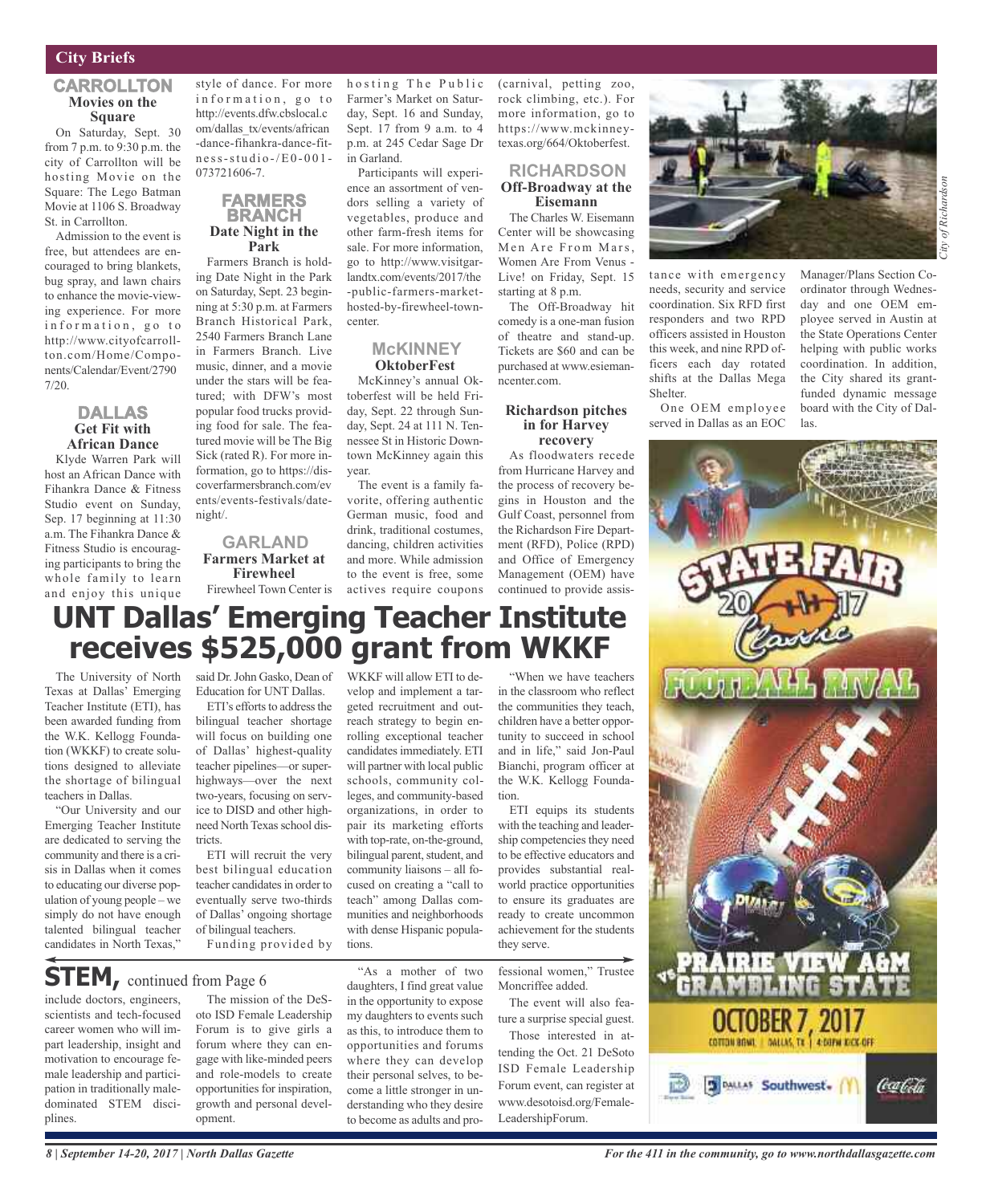## **DeMarcus Lawrence starts season off with a strong performance**

By Dwain Price **NDG** Sports Special Contributor

ARLINGTON – After a tumultuous season last year for the Dallas Cowboys, defensive end DeMarcus Lawrence started the 2017 campaign as if he had a huge chip on his shoulders.

As the Cowboys opened the season Sunday night at AT&T Stadium with a workmanlike 19-3 triumph over the highly-touted New York Giants, Lawrence was the key figure on defense who paved the way for the defending NFC East champions. Nicknamed "Tank,'



*DeMarcus Lawrence's 2017 Cowboys season is off to a strong start. (Courtesy image)*

Lawrence was a destructive force all night, finishing with five tackles, a pair of sacks, two quarterback hits and three tackles for losses.

It was a complete annihila-

tion of the Giants by the Cowboys' defense, thanks in large part to the show-stopping performance turned in by Lawrence.

"You've got to be happy for DeMarcus," Cowboys owner Jerry Jones said. "His road has not been easy.

"There is no question that he isthe player that we hoped for when we drafted him (in 2014). We hoped he'd get it together and be what he is on the field now  $-$  I'm talking about on the field with his technique and those types of things and not anything else."

Lawrence recorded a sack of New York quarterback Eli Manning on the Giants' first possession of the game, forcing a punt and setting the game's tone. The 6-3, 265 pounder added another sack, thus doubling his entire sack total (of one) from a season ago in just one game.

Despite his solid performance, which helped hold the Giants to just 13 first downs and only 233 yards, Lawrence characterized his play as "average" against the team many critics picked to win the NFC East.

"I felt like I missed a lot out there and didn't capitalize on the opportunities that I had all night," Lawrence said.

"I've just got to go back in the film room and learn from my mistakes and get better."

While Lawrence – like most players – was very critical of himself, his teammates stepped forth and showered him with praise for the way he handcuffed the Giants'offense.

"He knows he's a little brother to me and I'm super proud of him," defensive lineman Tyrone Crawford said. "He came out there with a lot of energy and he did his thing.

"This is his year, he knows what he's got to get done, and he got off to a good start."

Cornerback Anthony Brown, who picked up a critical fourth-quarter interception against the Giants, credits Lawrence for the full blown pressure he applied to Manning all night long.

"Demarcus was awesome," Brown said. "When we get pressure everything works together.

"The pressure improves the secondary, improves the linebackers. So that was great (Sunday) from him and the whole D-line."

*Ca t c h mo r e a c t i o n fr o m D wa i n P ri c e 's Cowboys coverage at www.northdallasgazette.com.*



For more information, contact Jodi Williams: (214) 424 - 0405

jwilliams@mcrcdallas.com



*NDG Entertainment Ticket Giveaway!!! Follow North Dallas Gazette on Facebook, Twitter and Instagram to keep up on all the latest!!!*

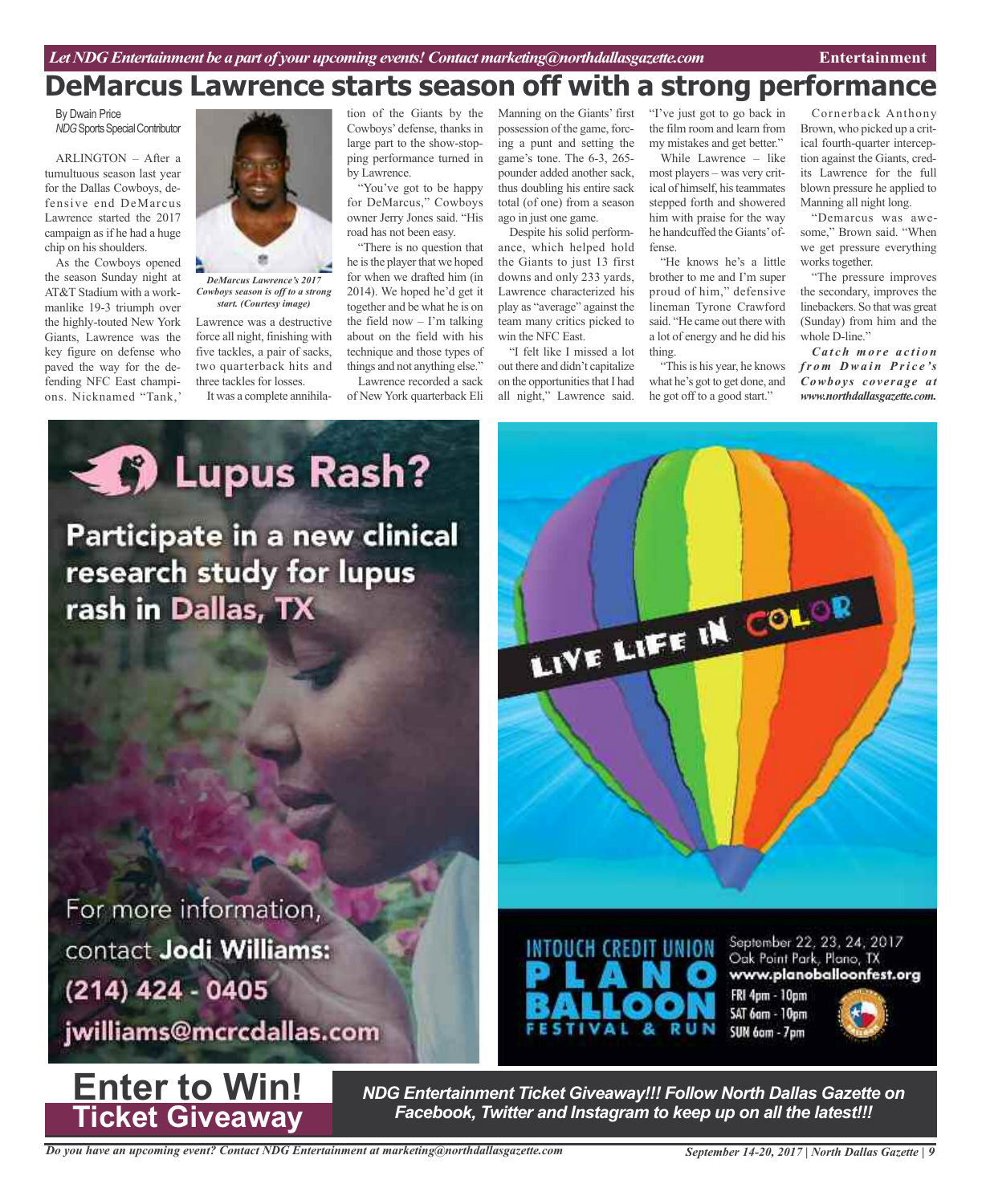**Car Review Entertainment Too!** *Let NDG Entertainment be a part of your upcoming events!Contactmarketing@northdallasgazette.com*

## **NDG Book Review: Cuz: an emotional read worth the effort**

By Terri Schlichenmeyer

It was a youthful indiscretion.

Amistake made due to immaturity or naïveté. Something you did to look bigger, older, or bolder. You knew better but it shouldn't cost you everything, should it? As in the new book "Cuz" by Danielle Allen, it shouldn't cost you your life.

He was her baby cousin.

Although Danielle Allen was only eight years older than Michael, that's how she always thought of him. He was a mega-watt-smiling, introspective child with an easy-going way, a beloved mischief-maker in a huge family. She remembers when he was born.

She remembers when he died. It began when he was fifteen.

Allen says that her sprawl-

ing family always watched out for one another but Michael's mother had been raising three kids alone and she ran into some trouble. She learned that her oldest son, Nicholas, was gangbanging when she spotted him on the street. She thought she'd saved Michael from all that but when he was just fourteen, he was arrested for attempted carjacking. California 's unique laws

in adult prison until he was twenty-six years old. While there, he fell in love with an imprisoned transgender woman;Allen noted the relationship, but she figured that the woman was out of the picture when Michael was released. Being the cousin with the proper resources, Allen began helping Michael put his life together: she paid for an apartment, enrolled him in

put him in juvenile hold, then

college, helped him get a job, but he couldn't yet handle any of those things.

He became depressed. He floundered. He moved in with Bree, the transgender woman. Later, Allen learned that Bree came from a world of violence that Michael couldn't properly deal with, and that was how he died.

So who did it? Allen says

See CUZ, Page 15



# *City of Plano*

## **Win free tickets to the Plano Balloon Festival**

Bring a blanket and take a seat on the hillside to experience Plano's signature community event, the In-Touch Credit Union Plano Balloon Festival. Over 40 hot air balloons are expected to take to the sky of Plano.

*NDG* **Readers can visit our Facebook and Instagram profiles to discover how to win free tickets to this annual treat.**

**CHECKER COLOR** 

Get your tickets today!

dct.org / 214-740-0051<br>5938 Skillman, Dallas, TX 0000

Along with balloon launches, special shapes, balloon glows and balloon fly-in competitions, you'll enjoy a feast of food and great live music.

The Central Market Kids Fun Zone has rides, face painting, craft stations and more.

Watch local groups perform on the KDFW Fox 4 Community Stage. The KLUV Main Stage features

Limelight Friday and the a.m.-7 p.m Moving Colors Band Saturday. Enjoy fireworks on Saturday at 9 p.m.

They will also offer tethered balloon rides, a half marathon, relay, 5K and 1K races.

**Dates & Hours** • Friday, Sept. 22, 4-10 p.m.

• Saturday, Sept. 23, 6 a.m.-10 p.m.

• Sunday, Sept. 24, 6

Admission for seniors (65 and older) is \$4 each, adults and children are \$5 each and children under 36 inches tall are FREE.

Purchase tickets online, at any Texas InTouch Credit Union branch or at the gate. Take the DART "Balloon Flyer" bus from the DART Parker Road Station to the festival.

DALLAS

THEATER

**CHILDREN'S** 



and ing brook worse by 8.3. Smith Auf distinctly John Madag and Lycles by Dawns About **MARKULLW** 

**TREAT YOUR FAMILY TO** A DAY AT THE **THEATER! TICKETS START** AT ONLY \$15!

*10 | September 14-20, 2017 | North Dallas Gazette*

*Do you have an upcoming event? Contact NDG Entertainment at marketing@northdallasgazette.com*

**SEPT. 22 - OCT. 29** 

AGES 7 AND UP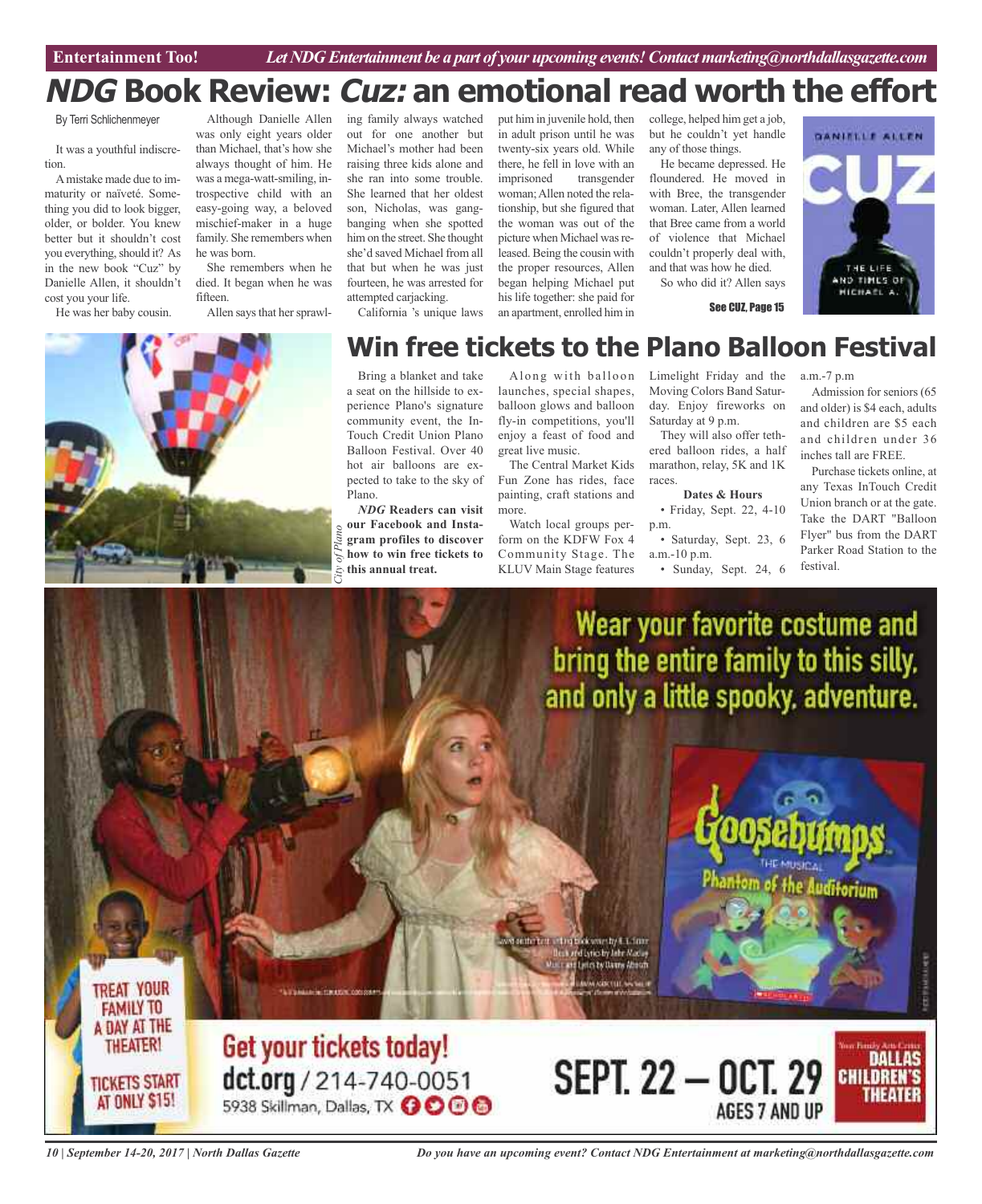# **Skills training is essential to expand the economy**

During a recent conference that addressed the growing skills gap in Texas and across the United States in general, Dr. Joe May, chancellor of the Dallas County Community College District, and Robert Kaplan, president and CEO of the Dallas Federal Reserve Bank, both said prospects for economic and job growth are high in Texas. However, they added that the skills gap in the labor force is creating worker shortages that will require joint efforts among higher education institutions, governments and private industry to correct.

The discussion between the two leaders was part of the conference titled "Inspiring the North American Workforce," which was presented in partnership between DCCCD and the North American Strategy for Competitiveness, a network of businesses, governmental and educational institutions that seek to enhance North America's economic prospects in today's global economy.

May said one the biggest problems with the skills gap is that educational institutions are not doing a good job of preventing young people from falling through the cracks in two ways: first, during transitions between organizations and institutions; and through a misalignment that exists between workers and the skills that are needed for today's industries.

"We lose people between eight and ninth grades," May said. "We lose people between high school and college. We lose people who graduate and want to enter the workforce."

The disruptions during these handoffs and the misalignment in the needs of the economy means that jobs are going unfilled, according to May. "Communities that do the best job of handoffs are going to be the most successful," he added.



*Skills gap panel participants who shared their views during the DCCCD/NASCO workforce forum in Dallas are (left to right): Andres Alcantar, chairman of the Texas Workforce Commission; Dr. Joe May, DCCCD's chancellor; and Robert Kaplan, president and CEO of the Federal Reserve Bank of Dallas.*

means higher economic growth

Kaplan said the labor shortage exists in Texas, and it includes skilled workers. However, some businesses also are having difficulty finding unskilled workers, and that (situation) is affecting the economy.

"Every job that goes unfilled means lower gross domestic product and slower growth – and we can't afford that," Kaplan said. "There are a number of things we can do to improve GDP and productivity, and one of them is getting people into the workforce. The higher the skilled jobs, the higher GDP is going to be."

Kaplan pointed out that a connection exists between educational levels and employment. "If you have a college education, you're probably more to able to adapt and get retrained," Kaplan asserted. "Lower education attainment levels make you less and less and less adaptable."

May pointed out that recent surveys showed that a majority of people are questioning the value of higher education. He added that some people say "college is not for everyone," which he called a dangerous proposition that is misunderstood.

"What we mean is that a four-year degree or an advanced degree is not necessary," May said. "What we

A skilled workforce need is to have a conversation about what it's going to take to grow the workforce and the economy. Simply getting more people into the workforce is a game changer, and if we set that as a goal, we can make a difference."

Kaplan said a big challenge in the country is how to get people with a high school degree or less into the workforce and into the middle class. He added that "skills training is essential" to accomplishing that (goal).

"This has to be done locally. It has to be a partnership with local businesses, local education institutions and local governments," Kaplan said.

May said DCCCD "dives deep" into industries' business models to figure out the skills challenges they face and how to align the college programs to address them. Getting students involved at an early stage is helpful, too, he said.

"What we're seeing is that the sooner we can get students engaged with employers, the more likely we are to meet those needs, and the more likely the student is going to be successful," May stated.

Kaplan said there is great opportunity in Texas, but changes are needed.

"Texas is going to continue to grow, based on everything we see, but the skills gap is likely to get bigger," Kaplan said. "And if we don't improve not only skills training, but also early childhood literacy and the education system, inequality is going to get bigger over the next 10 to 20 years. Leaders in the state know that, and we have to make a number of changes to address it."

#### **Other observers chime in**

The conference was held at Brookhaven College, and the program included voices from North American industry and education leaders.

"There really is a skills gap," said Leo Reddy,

chairman of the Manufacturing Skill Standards Council, during one of the panel discussions. Citing a study from the Manufacturing Institute, Reddy said the institute projected that the industry will need to fill two million jobs over the next eight years.

"We don't know where we're going to find 1.5 million of those two million jobs. I don't know where we're going to find them," Reddy said.

Perrin Beatty, president of the Canadian Chamber of Commerce, lauded institutions like Brookhaven because they are "the lifeblood of a trained, technically-minded workforce."

**Marketplace**

Beatty added that trade makes many people anxious, but he said North American trade has been a "boon to innovation" which has made the three countries into a \$20 trillion market.

"If people have skills, are hard-working, and are entrepreneurial, then they will be better off with more trade," Beatty said. "Each country will need to make sure education system continues to change along with economy. If education systems properly equip them, they'll be able to find jobs."

## **Paid Internship opportunity for writers, college students in the Dallas Area**

The *North Dallas Gazette* has an internship position available. The goal is to provide students and aspiring writers an opportunity to gain published clips, experience and professional feedback. The position is for up

to 20 hours a week at \$8.00 per hour. Applicants must have reliable transportation.

**Send resume and writing samples to: businessoffice@northdallasgazette.com**



*September 14-20, 2017 | North Dallas Gazette |11*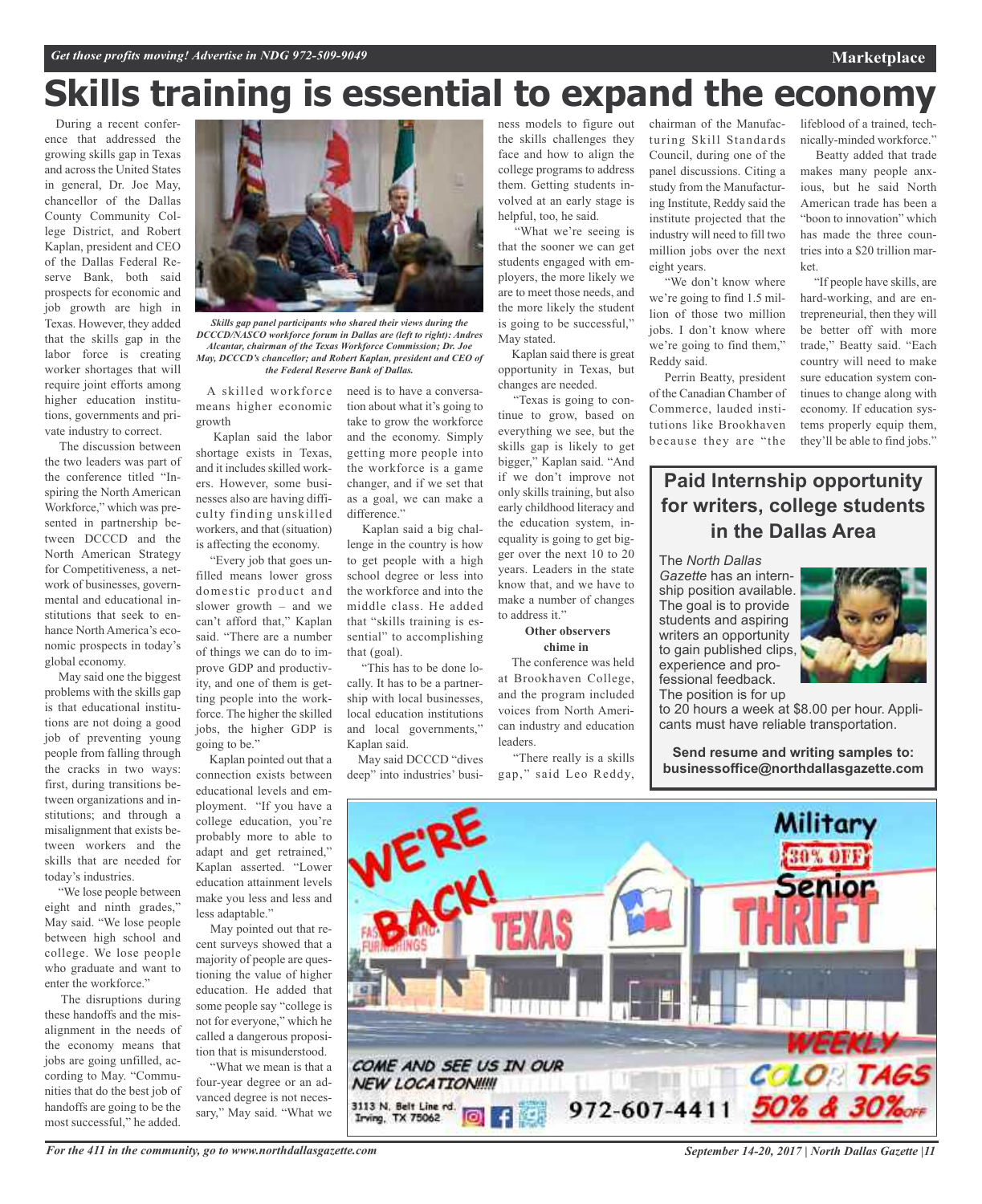## **Even with advanced degrees, Black women earn less than white men**

By Bria Nicole Stone NNPA Contributor

Black women have to work seven extra months to earn what White men were paid in 2016. On average, Black women make 67 cents on the dollar compared to White men.

In a recent blog post to mark Black Women's Equal Pay Day, researchers at the Economic Policy Institute analyzed and debunked myths concerning the reasons why Black women earn less than White men.

Some people mistakenly believe that if Black women simply worked harder, they would earn higher wages.

However, according to EPI, the truth is that, "Black women work more hours than White women. They have increased work hours 18.4 percent since 1979, yet the wage gap relative to White men has grown."

The EPI blog post said that the growth in annual hours is "larger for Black women than for White women and men" who work in low-paying jobs and that, "both Black and White workers have increased their number of annual hours in response to slow wage growth" and "working moms are significant contributors to this trend."

Half of Black women who have jobs are working moms compared to 44.5 percent of White women.

Another common myth associated with the pay gap between Black women and White men is that Black women would earn higher wages, if they were more educated.

"Two-thirds of Black women in the workforce have some postsecondary education, 29.4 percent have a bachelor's degree or higher," the blog post said. "Black women are paid less than White men at every level of education."

According to EPI, Black women with less than a high school diploma make \$10.62 on average compared to White men who make \$15.16. Black women with advanced degrees earn \$31.57 compared to White men, who make \$48.27.

The racial wage gap persists in jobs dominated by Black women and jobs dominated by White men, according to EPI, dispelling the myth that Black women earn less due to their career choices.

"While White male physicians and surgeons earn, on average, \$18 per hour more than Black women doing the same job, the gap for retail salespersons is also shocking, at more than \$9 an hour," according to EPI researchers. Valerie Wilson, the direc-

tor of race, ethnicity, and the economy at EPI said that career choice and education have little to do with the pay gap between Black women and White men.

"Black women, whether they make the same career choice [as White men] or not, will still earn less than White men," said Wilson. "This can be in any career choice whether it is a maledominated or a femaledominated career. We have seen that even in fields that are more common for women, men still make more than Black women in that career field."

Wilson said that even though wages are growing faster for women than men, Black women still don't see much benefit.

"While White women do make less than White men, they still earn quite a bit more than Black women," said Wilson. "Women's Equal Pay Day was held sometime in April while Black Women's Equal Pay day is held in July."

While the wage gap for Black women is caused by both gender and racial disparities, there are still ways to help minimize and close

the pay gap between Black women and their counterparts.

Wilson said that economic policy in the U.S. can play a much larger role in minimizing the pay gap.

"We have anti-discrimination laws, but we must enforce those laws and ensure they are effective. There also has to be greater pay transparency," said Wilson. "Other things that can help raise wages is collective bargaining. Also, Black women are known to be in lower-paying occupations, so raising the minimum wage would be very helpful."

Wilson continued: "We need to make sure that Black women are fighting and being paid what they're worth."

# **Legacy Hall hosts job fair for Plano's new food hall**

Legacy Hall is one of the nation's largest and mostanticipated new food halls, featuring the freshest local ingredients and best-of food trends, prepared by local chefs and artisans, to enjoy in a one-of-a-kind space.

With its grand opening rapidly approaching, the three-story, 55,000-squrefoot European-style food hall, brewery and live music entertainment venue is seeking service-oriented individuals to fill multiple positions including bartenders, bar-backs, line cooks, cashiers, bussers, hosts, dishwashers and maintenance teams.

"We're looking for more than 250 enthusiastic, hardworking men and women

who will passionately stand behind our mission of creating an unforgettable experience for every guest that walks through our doors," said Legacy Hall Vice President Pat Garza. "Legacy Hall will be the first of its kind in Texas, and one of the most extraordinary food halls on the planet. Team members will have the opportunity to work in a vibrant, fun atmosphere while serving guests from across the area, the region and the world. You'll help our guests discover and learn about the extraordinary local culinary scene, Texas craft beers, natural wines and so much more. So don't miss this rare opportunity to be a part of one of the most

exciting new food and entertainment destinations in America<sup>'</sup>

The Legacy Hall Job Fair will be held from 9 a.m. to 7 p.m. on Saturday, Sept. 16, Thursday, Sept. 21 and Friday, Sept. 22. It will be on the second floor of the Renaissance Dallas at Plano Legacy West Hotel, located at 6007 Legacy Drive in Plano. There is a parking garage located on the left side of the hotel.

Interested candidates can speed up the process by visiting legacyfoodhall.com/hiring/ and filling out an application online ahead of time. The application will be printed out when the candidate arrives at the job fair.

## **BARBER,** continued from Page <sup>1</sup>

take action together. In the aftermath of 2016's rejection election, we are building a Movement from the states up, to unleash what Dr. King called "a new and unsettling force in our complacent national life."

This Campaign has emerged from more than a decade of work by grassroots community and religious leaders, organizations and movements fighting to end systemic racism, poverty, militarism, environmental destruction & related injustices and to build a just, sustainable and participatory society. We would need to do this work even if Trump had not been elected. But the blatant extremism of this ad-

ministration only serves to amplify the need.

The twin forces of White supremacy and unchecked corporate greed continue to gain more power and influence, both in statehouses across this nation and at the highest levels of our federal government. Today, one in every two Americans are poor or low-income, while millions of children and adults continue to live without access to healthcare, housing, clean water, or good jobs.

At the same time, the issues of poverty and racism have been forced to the margins of our moral narrative and claims that a limited focus on personal morality should overshadow and supplant a commitment to public morality rooted in a critique of greed, racism, and injustice.

Our campaign aims to build a broad and deep national moral movement rooted in the leadership of poor people and reflecting the great moral teachings to unite our country from the bottom up.

For years, we have seen a kind of attention violence towards issues of systemic racism, poverty, and militarism. There was a time when our nation was fighting a war against poverty; now, it seems, we are waging a war on the poor. Our social fabric is stretched thin by widening income inequality, while politicians

criminalize the poor, fan the flames of racism and xenophobia to divide the poor, and steal from the poor to give tax breaks to our richest neighbors and budget increases to a bloated military.

The Poor People's Campaign: A National Call for Moral Revival will strategically connect and grow different struggles and lift up and deepen the leadership of those most affected to transform the political, economic and moral structures of our society. The Campaign will push forward concrete demands, build unity across lines of division, and draw on art, music, and religious traditions to challenge the dominant narrative that blames poor people for poverty.

This will necessarily be a multi-year undertaking. This fall and winter we are touring the country to publicly launch the campaign with partners who have been working across race and class lines in their own communities. Next spring, we plan to begin engaging in highly publicized civil disobedience and direct action over a six-week period in at least 25 states and the District of Columbia. Our goal isto force a serious, national examination of the enmeshed evils of systemic racism, poverty, militarism and environmental devastation during a key election year, while strengthening and connecting informed and committed grassroots leadership in every state. We

are building power to continue this fight long after June 2018.

A precise diagnosis is key, but naming the problem is never enough. We need a Movement rooted in the moral forces that have demonstrated a capacity to change America. At such a time as this, we need a Poor People's Campaign and Moral Revival to help us become the nation we've not yet been.

*Bishop William J. Barber, II, is President of Repairers of the Breach, co-chair of the Poor People's Campaign: A National Call for Moral Revival, and author of The Third Reconstruction. Follow Bishop Barber on Twitter @RevDrBarber. Follow Repairers of the Breach on Twitter @BRepairers.*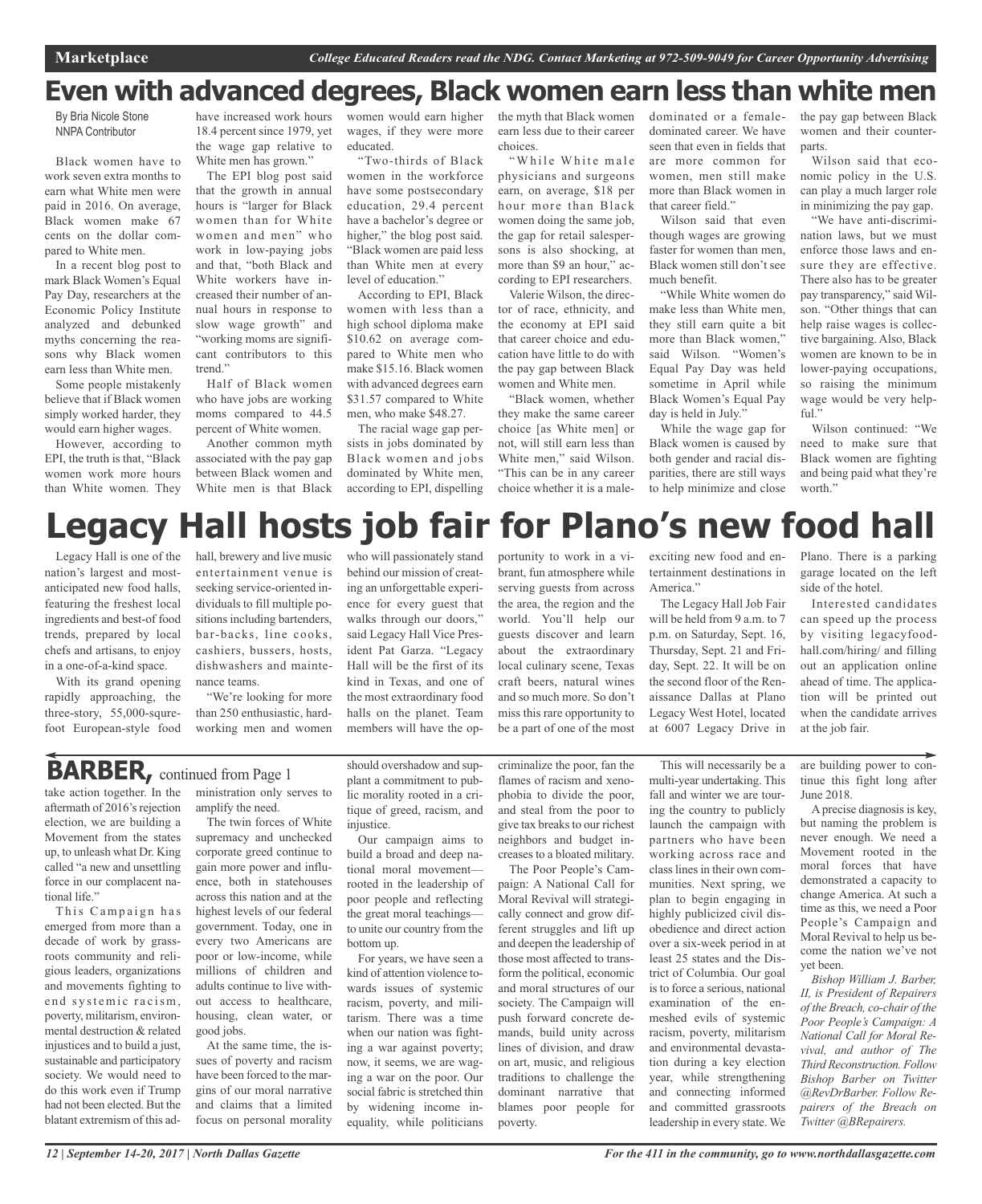## **Upcoming DFW area job fairs**

**Sept. 21 Choice Career Fairs – Dallas Career Fair**

Meet with hiring managers from some of the best companies in Dallas. Bring plenty of resumes, as you'll be giving them directly to hiring managers at each company. If you have a multi-page resume, make sure your name and contact information are on each page. Be organized and bring supplies you might need i.e. pens, paper, business cards, etc. You can spend as little or as long as you want at the show. Plan to spend one hour at the event. You should be able to speak with at least 10 company representatives or more in this time. The fair will be held from 11:00 a.m.  $-2:00$  p.m. at the Doubletree by Hilton Hotel at 2015 Market Center Blvd, Dallas, TX 75207.

## **Sept. 28 Dallas Career Fair**

Ready for a new career? National Career Fairs is under new ownership and we are driving employers and future employees together faster then ever before.

WE ARE HELPING AMERICA GET BACK TO WORK! The fair will be held from 11:00 a.m. – 2:00 p.m. at the Doubletree Hotel – Dallas-Love Field at 3300 W. Mockingbird Ln, Dallas, TX 75235.

#### **Oct. 11 Dallas Job Fair**

Come meet with hiring managers from local, national, and Fortune 500 companies for free at our Dallas Job Fair. You will be meeting with decision makers face to face, so wear a suit and dress for success.

Update your resume and bring 15+ copies to be able to offer a resume to every manager you speak with. There might be companies and industries you are not familiar with, but take the time to speak with them.

It might be your dream job. The fair will be held from 9:00 a.m. – 12:30 p.m.



at the Sheraton Dallas Hotel by the Galleria at 4801 Lyndon B. Johnson Freeway, Dallas, TX 75251.

### **Oct. 12 Best Hire Career Fairs – Dallas Job Fair**

Open the doors of opportunity when you meet and interview with the top hiring companies in Dallas. This career fair will allow you to learn about the businesses that are hiring and what their hiring needs are. Tired of sending your resume over the web to get no responses back? Put a face with a name and make a great first impression. Register today, and you could get hired live at our next career fair in Dallas. Be prepared to interview with hiring managers and recruiters from the top hiring companies in Dallas. Dress to impress and bring plenty of resumes. The fair will be held from 11:00 a.m. – 2:00 p.m. at the Doubletree by Hilton Hotel at 2015 Market Center Blvd, Dallas, TX 75207.

#### **Oct. 19 Dallas Career Fair by Choice Career Fairs**

Do you have a resume, but aren't getting called for interviews? If so, it means your resume needs improvement to catch the attention of hiring managers. Bring a copy of your resume and receive a 10 minute resume consultation. Find out about small changes that can make a big difference in getting your resume noticed. You'll meet face-to-face with hiring decision-makers from some of the areas top employers. Dress professionally and bring plenty of resumes, because they're here to hire. Walk in and start interview-

ing, it's that simple. Save Plano, TX 75074. time, money and effort interviewing with multiple companies in one day at one location. Many of these companies have several openings and are eager to meet with you. You're no longer just a piece of paper. Attend the career fair and get in front of decision makers. The fair will be held from 11:00 a.m. to 2:00 p.m. at the Hilton Arlington at 2401 E Lamar Blvd, Arlington, TX 76006.

#### **Oct. 26 Dallas Career Fair by Choice Career Fairs**

You'll meet face-to-face with hiring decision-makers from some of the areas top employers. Dress professionally and bring plenty of resumes, because they're here to hire. Walk in and start interviewing, it's that simple. Save time, money and effort interviewing with multiple companies in one day at one location. Many of these companies have several openings and are eager to meet with you. You're no longer just a piece of paper. Attend the career fair and get infront of decision makers. The fair will be held from 11:00 a.m. to 2:00 p.m. at the Comfort Inn & Suites Plano at 700 East Central Parkway,



ment Mechanics

**Equal Opportunity Employer** 

#### **Nov. 1 Arlington Career Fair by National Career Fairs**

Ready for a new career? National Career Fairs is under new ownership and we are driving employers and future employees together faster then ever before. WE ARE HELPING AMERICA GET BACK TO WORK! The fair will be held from 11:00 a.m. to 2:00 p.m. at the La Quinta Inn & Suites – Arlington at 825 N. Watson Rd, Arlington, TX 76011.

#### **Nov. 16 Plano Career Fair by National Career Fairs**

Are you looking for a job? Are you tired of sending resumes left and right and never getting an answer? If you are, dress in your best professional clothes, bring resumes and visit our Plano Career Fairs. You will have the opportunity to meet top employers and to interview for several positions during the course of the day, meeting the people who make the hiring decisions. You will save a lot of time since there will be no need to craft a customized personal statement for each company you visit:



**Attention Suppliers of Goods, Services and Construction**

**Review Competitive Opportunities at https://garlandtx.ionwave.net**

**www.garlandpurchasing.com**

**972-205-2415**



**DO YOU WANT AN EXCITING AND REWARDING CAREER?**

## **PURSUE A CAREER AS A POLICE OFFICER OR FIREFIGHTER!**

• Competitive wages<br>• Array of benefits<br>• Education incentive pay<br>• ...and more

REGISTER ONLINE TO TAKE THE CITY OF IRVING'S NEXT CIVIL SERVICE ENTRANCE EXAM

## *www.cityofirving.org*

*The City of Irving does not discriminate on the basis of race, sex, religion, age or disability in employment or the provision of services.*

## **Distributor (Tack) Truck Driver**

A Successful Construction Company in the Mid-cities area has an immediate opening for a Distributor (Tack) Truck Driver. The ideal candidate will have 1 year experience driving a distributor (tack) truck, class A CDL with tanker endorsements, basic math skills, clean MVR, and speak and write in English.

We offer excellent benefits and salary to compensate your experience!

Interested candidates should apply at **Reynolds Asphalt 8713 Airport Freeway #100 North Richland Hills, Texas 76180 mhood@reynoldsasphalt.com EOE**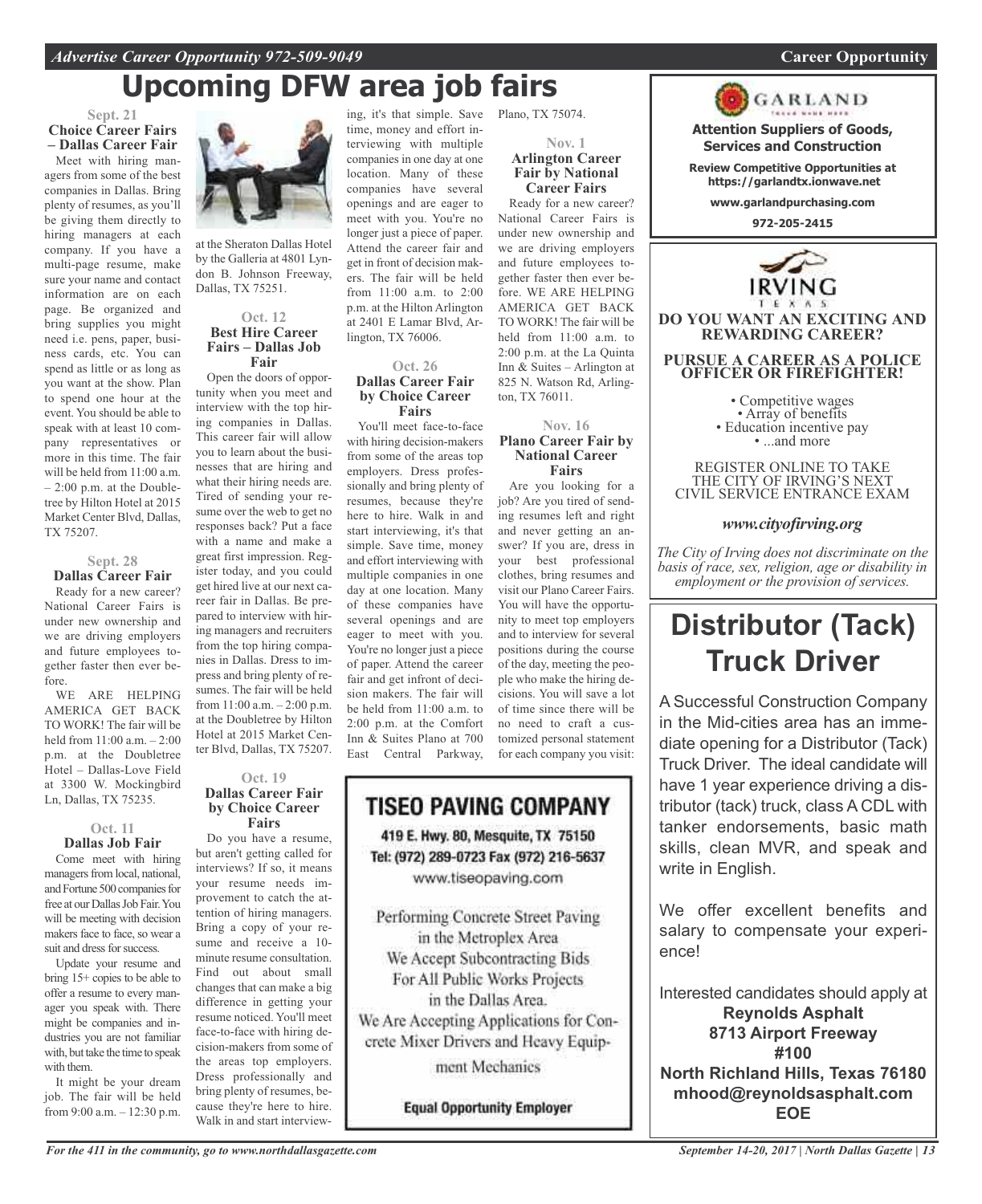## **Church Happenings www.NorthDallasGazette.com**

#### **BETHEL BIBLE FELLOWSHIP, CARROLLTON (A PLACE TO BELONG)**

*NOTICE: Pastor Woodson serves the community by providing "Professional Therapy and Counseling Services" on a "Sliding Fee" scale. To schedule an appointment call the Pastoral Counseling Center at 972-526-4525 or email the church at www.bethelbiblefelloswhip.org*

Discover Hope and Help for daily living; and, you don't have to be a member to come. The Connect-2-Reflect (C2R) meetings are held in comfortable and relaxed homes, one in Carrollton and one in Plano, refreshments are served. Call the church for details.

**September 17, 9:45 a.m.** You're invited to our Sunday "Prayer and Meditation" at 9:45 am. You will be blessed and inspired. You don't want to miss this! And, join us in our one hour only Sunday's Bible Study at 12 Noon, continuing on the book of Ephesians with other supporting chapters and verses.

**September 20, 7 p.m.**

Join us in Wednesday's Prayer and Bible Study Class with Pastor Brenda Patterson, Senior Pastor Woodson, Pastor Larry Gardner, Pastor Bernadette and others conducting a new study on the book of Ephesians with supporting chapters and verses. Spiritual maturity is God's desire for you; it's Time to Grow in the Word of God.

Dr. Terrance Woodson, Senior Pastor 1944 E. Hebron Parkway Carrollton, TX 75007 972-492-4300 www.bethelbiblefelloswhip.org

#### **FELLOWSHIP CHRISTIAN CENTER CHURCH IN ALLEN "THE SHIP"**

 $\mathcal{L}_\text{max}$  , which is a set of the set of the set of the set of the set of the set of the set of the set of the set of the set of the set of the set of the set of the set of the set of the set of the set of the set of

**September 17, 8 a.m.** Join us in our Sunday Morning Services as we

*14 | September 14-20, 2017 | North Dallas Gazette*

praise and worship God in the Joycie Turner Fellowship Hall; followed by our Sunday Worship Services; and bring someone with you, you will be blessed.

#### **September 20**

Join us in our Wednesday's 12 Noon-Day Live, Prayer and Bible Study and/or our Wednesday Night Live, Prayer and Bible Study at 7 p.m. to learn more about God's Word. Be encouraged by God's plan for your maturity and His glory; and most of all; be prepared to grow.

Dr. W. L. Stafford, Sr., Ed. D. Senior Pastor 1609 14th Street Plano, TX 75074 972-379-3287 www.theship3c.org

## **INSPIRING BODY OF CHRIST CHURCH, Let's Go Fishing! MATTHEW 4:19**

 $\overline{\phantom{a}}$  , and the set of the set of the set of the set of the set of the set of the set of the set of the set of the set of the set of the set of the set of the set of the set of the set of the set of the set of the s

**September 22, 7 p.m.** All men are invited to Men's Ministry meeting each Friday night at 7 p.m., (IBOC promotes proactive male leadership.)

**September 17, 10 a.m.** You're invited this Sunday as we praise, worship, honor and magnify God's Holy name in songs and the spoken word.

**September 19, 7 p.m.** Join us in Monday School as we grow in God's Word and learn what God has to say to us.

Pastor Rickie Rush 7701 S Westmoreland Road Dallas, TX 75237 972-372-4262 www.Ibocchurch.org

#### **MT. OLIVE CHURCH OF PLANO (MOCOP) (Uniting the Body of Christ Among Nations)**

 $\overline{\phantom{a}}$  , and the set of the set of the set of the set of the set of the set of the set of the set of the set of the set of the set of the set of the set of the set of the set of the set of the set of the set of the s

**September 17, 10 a.m.** Join us for Morning Worship Service as we praise and worship God for His Honor and His glory; and don't forget to comeback at 7 p.m. for our Brazilian Church.

**September 20, 7 p.m.** You're invited to our Wednesday's Bible Study class; you will learn what God has to say to us. Come to be encouraged by God's plan for your spiritual growth and His glory.

Pastor Sam Fenceroy Senior Pastor and Pastor Gloria Fenceroy 300 Chisholm Place Plano, TX 75075 972-633-5511 www.mocop.org

#### **SHILOH MBC IN PLANO (WHERE COMMUNITY BECOMES FAMILY)**

 $\overline{\phantom{a}}$  , and the set of the set of the set of the set of the set of the set of the set of the set of the set of the set of the set of the set of the set of the set of the set of the set of the set of the set of the s

Come and connect to God through Shiloh; grow in Christ through the study of God's Word; and Serve God through service to each other and to the world. John 12:26.

## **MT. OLIVE CHURCH OF PLANO** 300 Chishoim Pl. Plano, TX 75075 972-633-5511 Answers you need, Hope for today is waiting for you... · Sunday School for all ages 8:30 am · Sunday Morning Prayer  $9-30$  am · Sunday Service  $10:00$  am · Wednesday Night Service 7:00 pm Pastor Sam Fenceroy Pastor Gloria Fenceroy www.mocop.org Radio Programs "Vision & Truth Live" "Truth Made Simple" Call Pastor Sam<br>Every Sun, 9:00pm-10:00pm<br>KWRD 193.7 FM THE WORD i to Pastor Si<br>Fri. 5:25pm 5:30pm KODN 1040 AN

**September 17, 8 a.m. And 11 a.m.** Join us for our morning

services; you will enjoy the fellowship during our 8 a.m. and in the 11 a.m. Worship Services.

#### **September 20, 7 p.m.**

You're invited to our Wednesday's Bible Study to learn more about God's Word. Come and be encouraged by God's plan for your maturity and growth; it's all for His glory and His honor. We are, "Growing in Christ through the study of His Word."

Our church ministries offer opportunities for motivation and growth; join us and see. Be blessed of the Lord.

**September 30, 9 a.m.** Join us for our Women's Fall Conference at the church. This year's theme is "How Godly Women Persevere". Call the church for details.

Dr. Isaiah Joshua, Jr. Senior Pastor 920 E. 14th Street Plano, TX 75074 972-423-6695 www.smbcplano.org

## **Beth-Eden Missionary Baptist Church, Ft. Worth**

 $\mathcal{L}_\text{max}$  , and the set of the set of the set of the set of the set of the set of the set of the set of the set of the set of the set of the set of the set of the set of the set of the set of the set of the set of the

#### **September 16-17**

The Beth-Eden Missionary Baptist Church is inviting all to come celebrate its 80th Anniversary and Homecoming Celebration this weekend. Saturday, Sept. 16 there will be a Praise Under the Stars service beginning at 7 p.m.

## with Cedric Bailey serving as Master of Ceremony. Sunday, Sept. 17 will feature two services – a morning service beginning at 10:30 a.m. with special guest preacher Rev. Marcus R. McDonald and an afternoon service beginning at 4:00 p.m. with special guest preacher Rev. William T. Glynn.

#### **September 18-20**

There will also be a Fall Revival Sept. 18 – 20 beginning at 7 p.m. nightly. All services and celebrations will take place at 3208 Wilbarger St, Ft. Worth. For more information, go to www.bethedenchurch.org/.



## Opportunity You Can Measure...

## **Church Events**

- Church Anniversary
- Pastor's Anniversary
- Women's Day
- Men's Day

## **Non-Profit Org. Events**

- Fundraisers
- (Concerts)
- Special Events
- (Personal or Community)

## Special Rate \$199

(Black & White, per insertion) Ad size - 4.905"x 6"(Quarter Page, B&W) (NOTE: Color Ad \$75 extra per inserion) Production disclaimer - NDG ad meake-ready is not included in promotion. Layout/production of "copy ready"ad will be a nominal extra cost. E-mail ad copy to: Marketing@NorthDallasGazette.com or call our Marketing Department today! 2.509.90

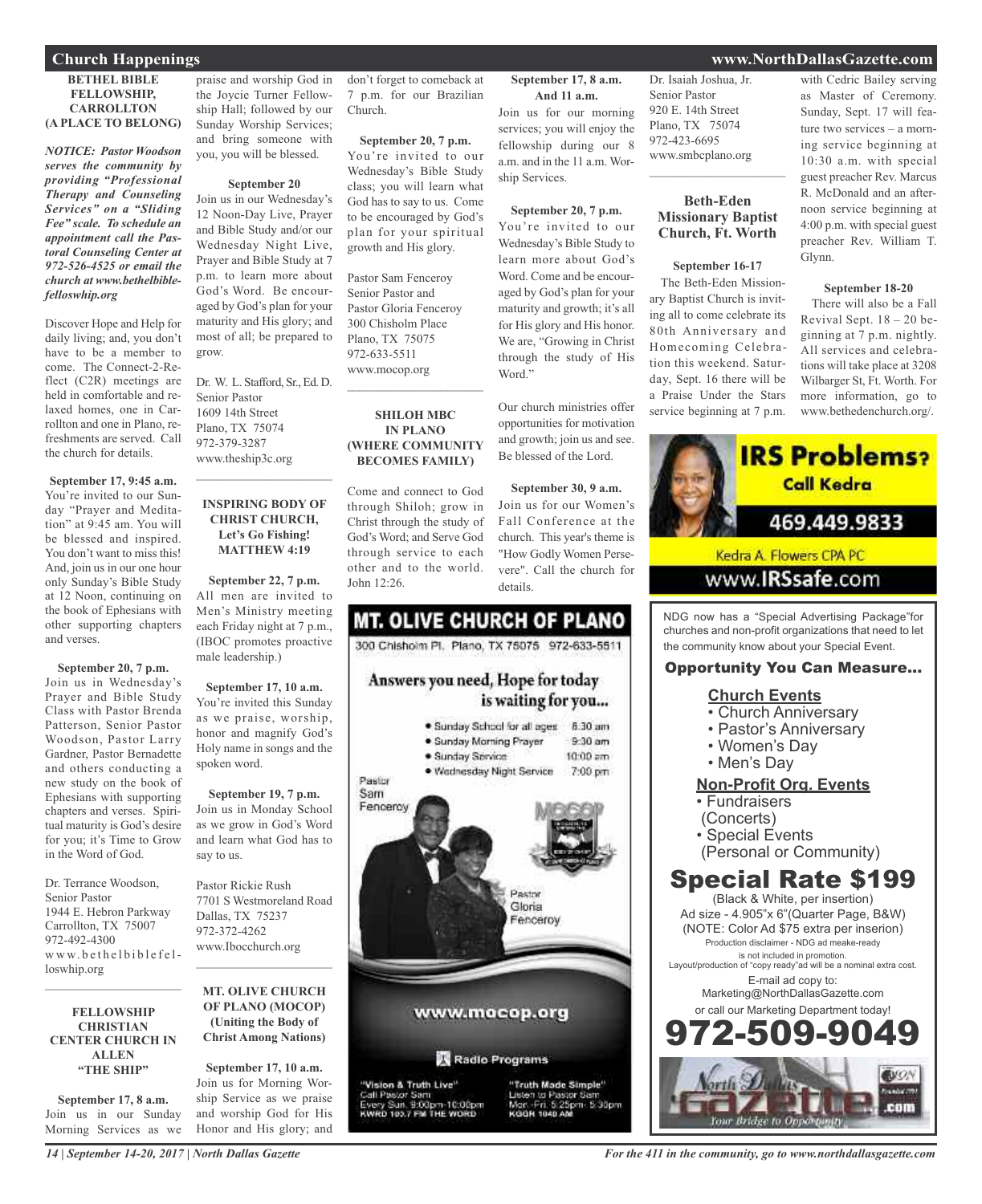# **Failure that leads to Godliness**



*Send email to: businessoffice@ northdallasgazette.com to sign up for Sister Tarpley's weekly electronic newsletter.*

*"All thosewhowere in distress or in debt or discontented gathered around him, a n d h e b e c a m e t h e ir leader..."*

**-- 1 Samuel 22:2** God uses broken things to accomplish His greatest work. When David was anointed to be the next king,

that she and Michael grew up with a Do-the-Crime-Do-the-Time attitude, but she only partially lays blame on Michael's choices. Outside forces, cultures of violence, and the system, she believes, were just as much at fault… While "Cuz" is very good and a thought-provoker, it

has its problems.

As a professor at Harvard University , author Danielle Allen cannot deny the effect of her job on her writing – which is something she admits. That lends an aura of authority to her story, but it can also feel lecture-like. Allen also includes Michael's writings within her book; some were lengthy and could have benefitted from editing.

**CUZ,** continued from Page <sup>10</sup>

youngest among all his brothers.

Little did he know that the next several years would be years of fleeing from Saul whose successes turned into obsessions as a leader who had fallen from God's anointing.

Perhaps David thought, "Why am I living a life as a fugitive?" I am the next king of Israel.

Yet, his life was filled with adversity after adversity before he ever fulfilled the ultimate calling God had for him.

Others began to hear of

And while there are a lot of grief-raw questions left hanging in-story, readers are also left with a sense of grace and compassion from "Cuz." Allen never points fingers, but we're skillfully led to see what's what. She's rightfully angry at what happened to her cousin, but it doesn't hide her empathy for families who endure hardship to visit their imprisoned loved ones, and it doesn't lessen her humanity toward the people whose imprisonment doesn't make

North Dallas Gazette takes a moment to reflect on the past with **Historical Perspectives from Sister Tarpley** what it was like growing up in a very different Dallas when Booker T. Washington was <sup>a</sup> black school. Sister Tarpley graduated frm there and went on to college and later became <sup>a</sup> city councilmember in Carrollton.

That, mixed with an aching, soaring joy are what you'll find in "Cuz," and it's going to make you think hard. Can you afford to miss that? No, make no mistake.

#### he was just a boy, the David's successes and identify with his plight. But, it wasn't the successful and polished who came to join him.

It was "those who were in distress or in debt or discontented" who would be part of his army -- and an army it was!

His army would become known throughout the world as the greatest ever assembled, not because of their skill, but because of the God behind the army.

God turned David's men into "mighty men of valor" (see 1 Chronicle 11:10).

God often uses failure to make us useful. When Jesus called the disciples, He did not go out and find the most qualified and successful people.

He found the most willing, and He found them in the workplace.

He found a fisherman, a tax collector, and a farmer. The Hebrews knew that failure was a part of maturing in God.

The Greeks used failure as a reason for disqualification. Sadly, in the Church, we often treat one another in this way.

This is not God's way. We need to understand that failing does not make us failures.

It makes us experienced. It makes us more prepared to be useful in God's Kingdom -- if we have learned from it.

And that is the most important ingredient for what God wants in His children.

Thank God for all of the special people that He has placed in your life to complete you.

Thank Him for your friends who are truly friends and for your Christian brothers and sisters.







Fustor

SMBC: A church Focused on Excellence while Teaching the Word. Preaching the Īsiah Joshua, Jr. Gospel, Reaching the World

> Worship Times: 8 and 11 a.m. Sunday School: 9:45 a.m. Mid-week: Wednesday at 7:00 p.m. Youth Church: Every 3rd, 4th, and 5th Sunday at 10:45 a.m. AWANA: Wednesday at 6:30 p.m. Contact Information: 972-423-6695 www.smbcplano.org



*Dr. Genice Nelson from UT Southwestern Medical Center and Dr. Andrew Campbell from New York, both Specializing in Sickle Cell Disease and speaking at a Comprehensive Sickle Cell Disease Forum in Dallas, Texas*





**Look for NDGTV at NorthDallasGazette.com**

sense.

*For the 411 in the community, go to www.northdallasgazette.com*

*September 14-20, 2017 | North Dallas Gazette | 15*